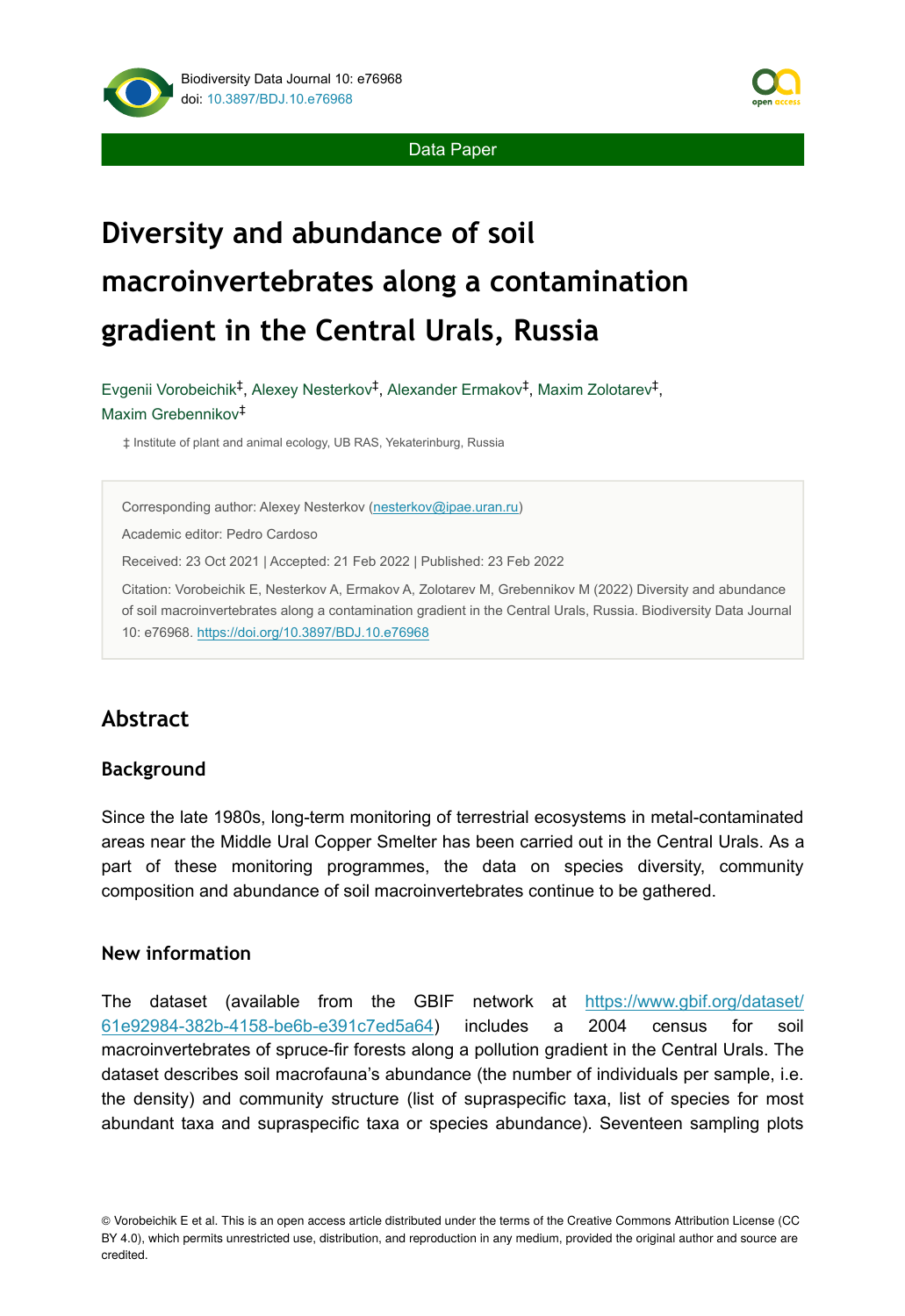differed in the levels of toxic metal (Cu, Zn, Pb, Cd and Fe) soil contamination from air emissions of the Middle Ural Copper Smelter (heavily polluted, moderately polluted and unpolluted areas). The dataset consists of 340 sampling events (= samples corresponding to upper and lower layers of the 170 soil monoliths) and 64658 rows (2907 and 61751 for non-zero and zero density of taxa, respectively). Arachnida (Araneae and Opiliones), Carabidae (imagoes), Elateridae (larvae), Chilopoda, Diplopoda, Gastropoda, Staphylinidae (imagoes) and Lumbricidae were identified to species level. In contrast, Mermithida, Enchytraeidae, Lepidoptera larvae, Diptera larvae, Hemiptera, Hymenoptera and some other insects were identified to family or order levels. In total, 8430 individuals of soil macroinvertebrates were collected in two soil layers (organic and organic-mineral horizons), including 1046 Arachnida (spiders and harvestmen), 45 Carabidae, 300 Elateridae, 529 Myriapoda, 741 Gastropoda, 437 Staphylinidae, 623 Lumbricidae and 4709 other invertebrates. The presence-absence data on each taxon are provided for each sampling event. An overwhelming majority of such absences can be interpreted as "pseudo-absences" at the scale of sampling plots or study sites. The dataset contains information helpful for long-term ecotoxicological monitoring of forest ecosystems and contributes to studying soil macrofauna diversity in the Urals.

#### **Keywords**

soil macrofauna, earthworms, millipedes, centipedes, spiders, harvestmen, wireworms, ground beetles, rove beetles, molluscs, species diversity, population density, community composition, resistance, forest litter, industrial pollution, heavy metals, copper smelter

## **Introduction**

Industrial pollution can drastically affect soil macroinvertebrates ([Rusek and Marshall](#page-20-0) 2000). Soil contamination with toxic metal(loid)s caused by non-ferrous smelters is especially hazardous: some taxa disappear (e.g. earthworms, potworms and molluscs) or decrease in abundance (e.g. centipedes and spiders), leading to the radical transformation of the community structure ([Bengtsson and Tranvik 1989](#page-18-0), [Stepanov et al. 1991](#page-20-1), [Nekrasova](#page-19-0) [1993](#page-19-0), [Nahmani and Lavelle 2002](#page-19-1), [Gongalsky et al. 2007](#page-18-1), [Tanasevich et al. 2009,](#page-20-2) [Vorobeichik et al. 2012](#page-20-3), [Vorobeichik et al. 2019](#page-21-0)). Such changes drive the slowdown of organic matter decomposition and disintegration of soil aggregates [\(Korkina and](#page-19-2) [Vorobeichik 2016,](#page-19-2) [Korkina and Vorobeichik 2018](#page-19-3)), disappearance of some mammals, for example, the common mole ([Vorobeichik and Nesterkova 2015](#page-21-1), [Nesterkova 2019](#page-19-4)) and the imbalance of mineral nutrients in plants ([Sukhareva and Lukina 2014](#page-20-4)) and birds [\(Belskii](#page-18-2) [and Grebennikov 2014](#page-18-2)). Given the considerable role of soil macroinvertebrates in terrestrial ecosystems ([Brussaard et al. 2007\)](#page-18-3), they are often used in environmental monitoring and assessment ([Cortet et al. 1999](#page-18-4), [Paoletti et al. 2010\)](#page-20-5).

Areas in the vicinity of point polluters (i.e. sources of atmospheric emissions with an incomparably smaller size than the areas polluted by them) provide a convenient model for analysing the response of terrestrial ecosystems to the toxic load. These areas can be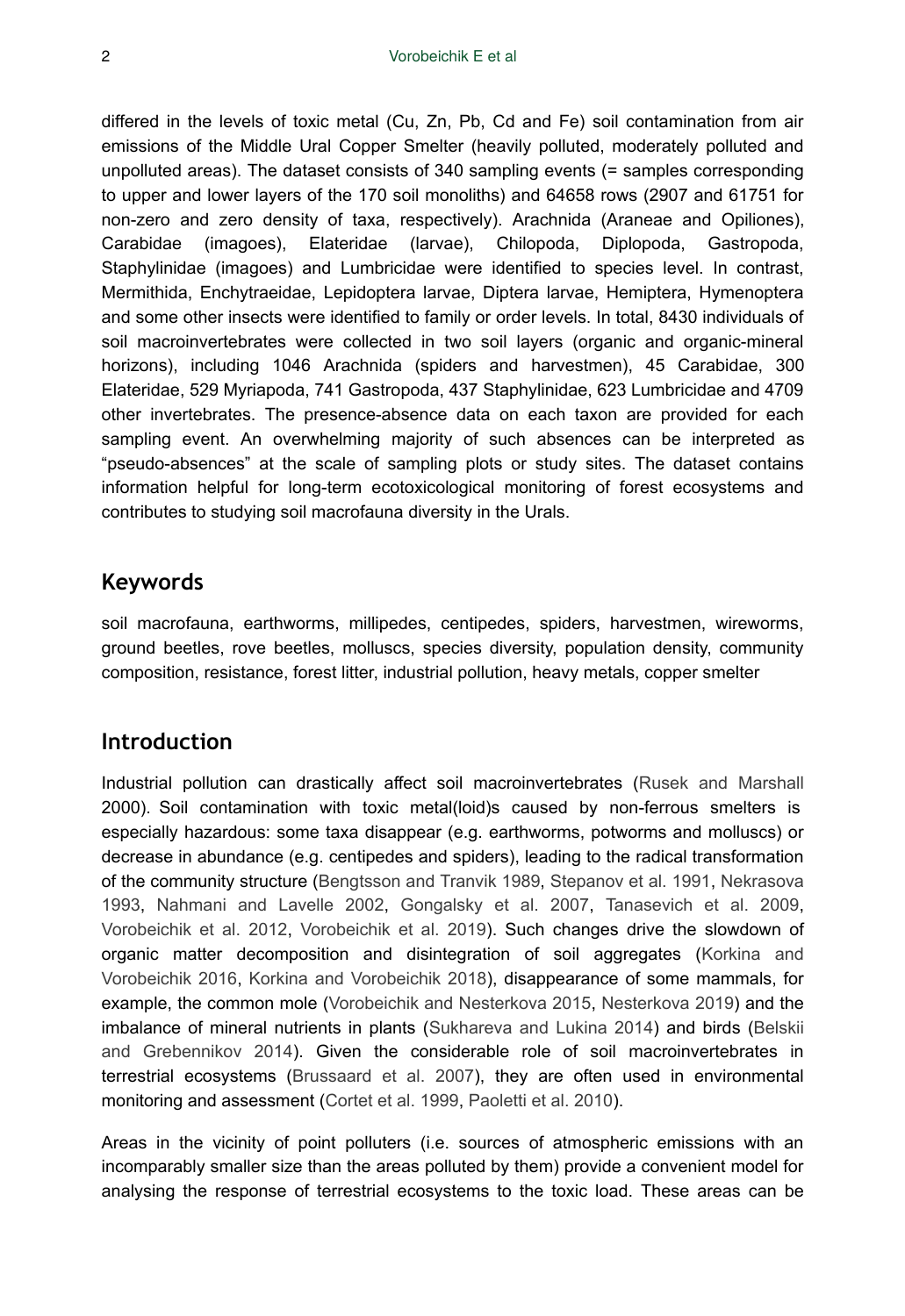considered the result of a long-term, large-scale natural experiment with ecosystems, which began when a factory was launched. The data obtained in the vicinity of point polluters can be used to reveal the mechanisms of ecosystem resistance and resilience to stress factors [\(Vorobeichik and Kozlov 2012,](#page-20-6) [Vorobeichik 2022\)](#page-21-2).

We have investigated the response of soil macrofauna communities to industrial pollution in the vicinity of the Middle Urals Copper Smelter. Until recently, this factory was one of Russia's most significant sources of environmental contamination. To date, the study area has been exposed to emissions from the smelter for about 80 years. Toxic metal(loid) concentrations exceed the background levels by several orders of magnitude ([Vorobeichik](#page-21-3) [and Kaigorodova 2017](#page-21-3), [Korkina and Vorobeichik 2018\)](#page-19-3). Amongst other data, information on responses to pollution is available for vegetation [\(Vorobeichik et al. 2014](#page-21-4)), soil [\(Kaigorodova and Vorobeichik 1996](#page-18-5), [Korkina and Vorobeichik 2016](#page-19-2), [Korkina and](#page-19-3) [Vorobeichik 2018\)](#page-19-3), soil microflora ([Vorobeichik 2007,](#page-20-7) [Mikryukov et al. 2015](#page-19-5), [Smorkalov and](#page-20-8) [Vorobeichik 2016,](#page-20-8) [Mikryukov and Dulya 2017](#page-19-6), [Mikryukov et al. 2020\)](#page-19-7), soil microarthropods [\(Kuznetsova 2009](#page-19-8)), soil macrofauna ([Vorobeichik et al. 2012](#page-20-3), [Vorobeichik et al. 2019,](#page-21-0) [Vorobeichik and Bergman 2020](#page-21-5)) and aboveground macro-arthropods ([Ermakov 2004,](#page-18-6) [Belskaya and Zinoviev 2007](#page-17-0), [Belskaya and Vorobeichik 2013](#page-18-7), [Ermakov 2013](#page-18-8), [Zolotarev](#page-21-6) [and Nesterkov 2015\)](#page-21-6).

About ten years ago, emissions from the smelter almost ceased, which initiated the natural recovery of adjoining ecosystems. Recent publications were related to the dynamics of metal concentrations in the environment [\(Vorobeichik and Kaigorodova 2017,](#page-21-3)[Mukhacheva](#page-19-9) [2017](#page-19-9), [Belskaya 2018](#page-18-9), [Nesterkov 2019\)](#page-20-9) and to the natural recovery of humus forms [\(Korkina and Vorobeichik 2021](#page-18-10)), vegetation ([Vorobeichik et al. 2014,](#page-21-4) [Trubina 2020](#page-20-10)), leafeating insects ([Belskaya 2018](#page-18-9)), birds [\(Belskii and Lyakhov 2021](#page-18-11)), epiphytic lichens [\(Mikhailova 2017](#page-19-10), [Mikhailova 2020\)](#page-19-11), soil macrofauna [\(Vorobeichik et al. 2019](#page-21-0), [Vorobeichik](#page-21-7) [et al. 2020\)](#page-21-7), grass-layer gastropods [\(Nesterkov and Grebennikov 2020\)](#page-20-11), small mammals [\(Mukhacheva 2021,](#page-19-12) [Mukhacheva and Sozontov 2021\)](#page-19-13) and the common mole ([Vorobeichik](#page-21-1) [and Nesterkova 2015](#page-21-1)).

Thus, the uniqueness of the study area lies in the ability to investigate in real-time the ecosystem's recovery since there is information about its state before and after reducing emissions in the same sites. Therefore, information on the state of soil macrofauna in 2004 [\(Vorobeichik et al. 2021](#page-20-12)) can be taken as a starting point in analysing its recovery. This census is the last before the almost complete cessation of emissions in 2010. A partial analysis of this information has already been presented in a study on species diversity changes along the pollution gradient [\(Vorobeichik et al. 2012](#page-20-3)). In addition, an analysis of soil macrofauna recovery at the supraspecific taxa level was carried out ([Vorobeichik et al.](#page-21-0) [2019](#page-21-0)). Therefore, the advantage of the presented dataset is the ability to implement such an analysis at the species level. In addition, metadata on metal concentrations in forest litter (as an index of toxic load) makes it possible to analyse dose-response dependences and estimate macrofauna resistance thresholds to soil pollution.

We present the sampling-event dataset that introduces the outcomes of a multi-species sampling in the field. Currently, most of the datasets in GBIF are occurrence-based and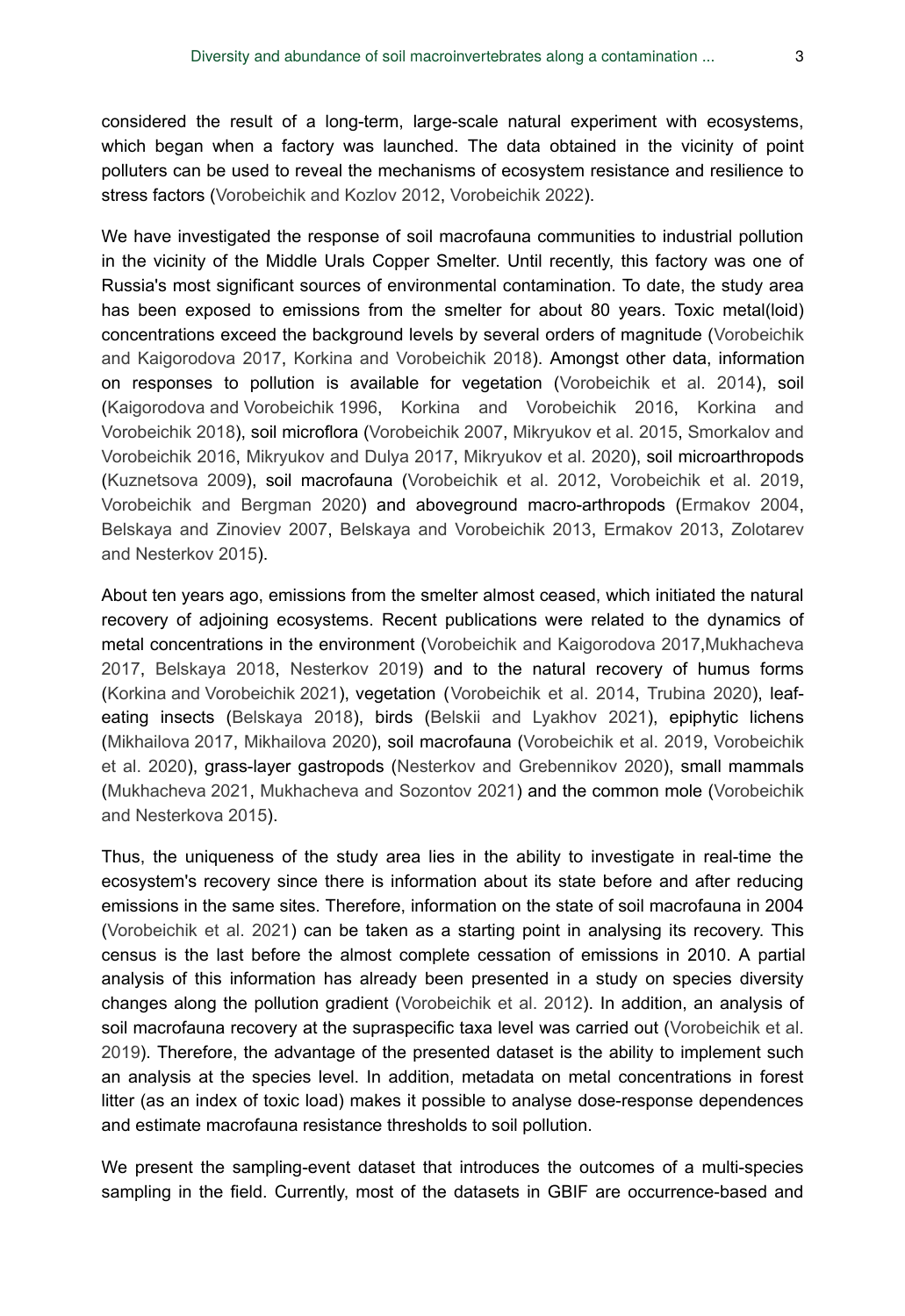describe point records of species. In contrast, the contribution of sampling-event datasets remains very low, about 3% of all published datasets [\(Ivanova and Shashkov 2021,](#page-18-12) [Shashkov et al. 2021\)](#page-20-13). Sampling-event datasets can contain more zeros than non-zeros for the multi-species communities since only a tiny part of the regional species pool may be present in each specific sample. Undoubtedly, the overwhelming majority of such zeros we can qualify as "pseudo-absences" at the scale of sampling plots or, a fortiori, at the scale of study sites.

Nevertheless, such "pseudo-absences" are not needless. These data, given for each species in each sample, provide the most detailed original information about community structure at all investigated spatial scales, from samples to the whole area. Such information is helpful for many research tasks. For example, we can easily estimate the frequency of occurrence at different spatial scales (i.e. within the sampling plot, study site, pollution zone or whole area) for each species or combination of species pooled in ecological groups or supraspecific taxa. Collapsing the data, for example, to the sampling plots scale, will lead to irreversible loss of information, so it is not appropriate. Moreover, if the sampling-event dataset did not contain zeros for "pseudo-absences" of species, we must add them "artificially" for such calculations.

In the context of a pollution gradient study, information about species absence is more crucial than about their presence, assuming that study sites did not differ considerably before a factory operation. The presence-absence data allow the assessment for which species or supraspecific taxa are disappearing with an increase in soil contamination. Considering that most zeros in samples are "pseudo-absences" for taxa, we must apply the taxa absences at least at the scale of sampling plots (after collapsing the data), but not samples for such analysis.

It is important to distinguish the actual disappearance of a species and the declines in a species abundance below the detection limits for the accounting method. Although the interpretation of these two cases is quite different, to differentiate them is a challenging task. Moreover, extraordinary research is needed to detect the pollution-induced elimination of species. For example, we discovered that earthworms and molluscs could inhabit decaying logs in heavily polluted areas near the smelter; however, they were eliminated in topsoils in these sites ([Vorobeichik et al. 2020\)](#page-21-7). The presented dataset does not distinguish the species elimination in polluted areas from the declines in their abundance below the detection limits. Nevertheless, the dataset enables us to assess relative changes in species composition and the community structure along a pollution gradient because we used a rigorous sampling design: the number of samples, size of soil monoliths and collecting method were the same in each sampling plot.

## **Project description**

**Study area description:** The study area is situated in the lowest uplands of the Urals (altitudes are 150–400 m a.s.l.) and belongs to the southern taiga subzone. Primary coniferous forests (*Picea abies*, *Abies sibirica* and *Pinus sylvestris*) and secondary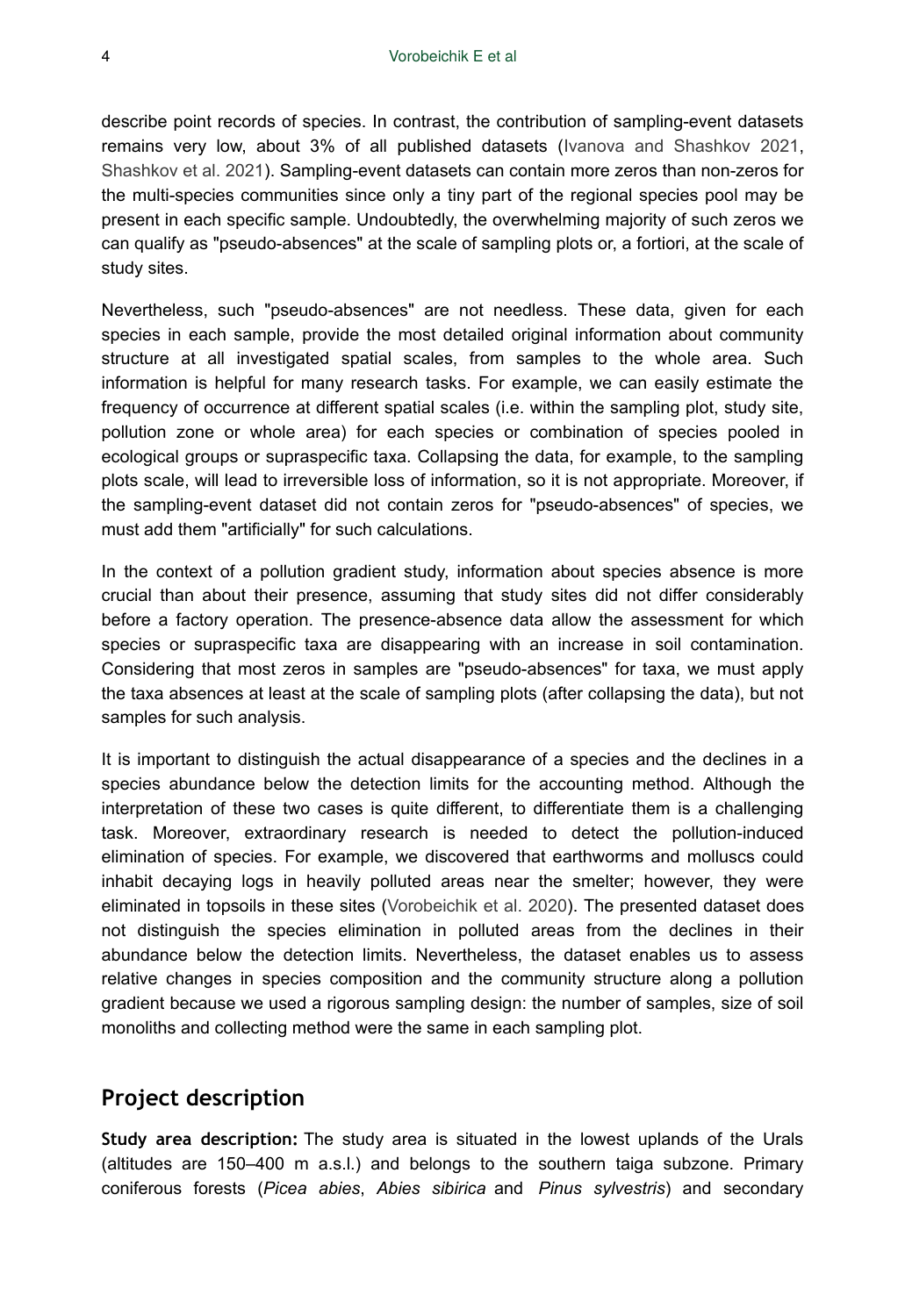deciduous forests (*Betula pendula, Betula pubescens* and *Populus tremula*) prevail. Spruce and fir forests with nemoral flora on loam or heavy loam soils dominate on the western slope of the Urals and pine forests on sandy loam or light loam soils prevail on the eastern side. Study sites are located in spruce-fir forests. The ground vegetation layer is dominated by *Oxalis acetosella*, *Aegopodium podagraria*, *Gymnocarpium dryopteris*, *Dryopteris carthusiana*, *Asarum europaeum*, *Maianthemum bifolium*, *Cerastium pauciflorum* and *Stellaria holostea*. Soil cover is formed mainly by soddy-podzolic soils (Albic Retisols, Stagnic Retisols and Leptic Retisols), burozems (Haplic Cambisols) and grey forest soils (Retic Phaeozems). Zoogenically-active humus form (Dysmull) prevails [\(Korkina and Vorobeichik 2018](#page-19-3), [Korkina and Vorobeichik 2021\)](#page-18-10).

The average annual air temperature is +2.0°C; the average annual precipitation is 550 mm; the warmest month is July  $(+17.7^{\circ}C)$  and the coldest month is January  $(-14.2^{\circ}C)$  (mean values for the last 40 years, 1975–2015, according to the data of the nearest meteorological station in Revda). The snowless period is about 215 days (from April to October), the maximum depth of the snow cover being about 40–60 cm.

<span id="page-4-0"></span>

#### Figure 1. doi

Middle Ural Copper Smelter (MUCS) with adjacent forests heavily impacted by pollution (photo taken in 2012).

The Middle Ural Copper Smelter (MUCS) is located in the suburbs of Revda, 50 km west of Yekaterinburg (Fig. [1](#page-4-0)). The smelter has been in operation since 1940. The emissions are sulphur dioxide, fluorine, nitrogen oxides and metal(loid)s (Cu, Pb, Zn, Cd, Fe and As). The annual emissions in 1980 reached 225  $\times$  10<sup>3</sup> t, being reduced to 148  $\times$  10<sup>3</sup> t in 1990, 63  $\times$ 10<sup>3</sup> t in 2000, 28  $\times$  10<sup>3</sup> t in 2004 and to only 3–5  $\times$  10<sup>3</sup> t per year after 2010 ([Vorobeichik](#page-21-3) [and Kaigorodova 2017](#page-21-3)). Current concentrations of heavy metals in the forest litter near the MUCS are very high: Cu, 3500–5500 μg/g; Pb, 2500 μg/g; Cd, 17–20 μg/g; Zn, 600–900 μg/g; i.e. they exceed the background values by factors of 100, 40, 7 and 3, respectively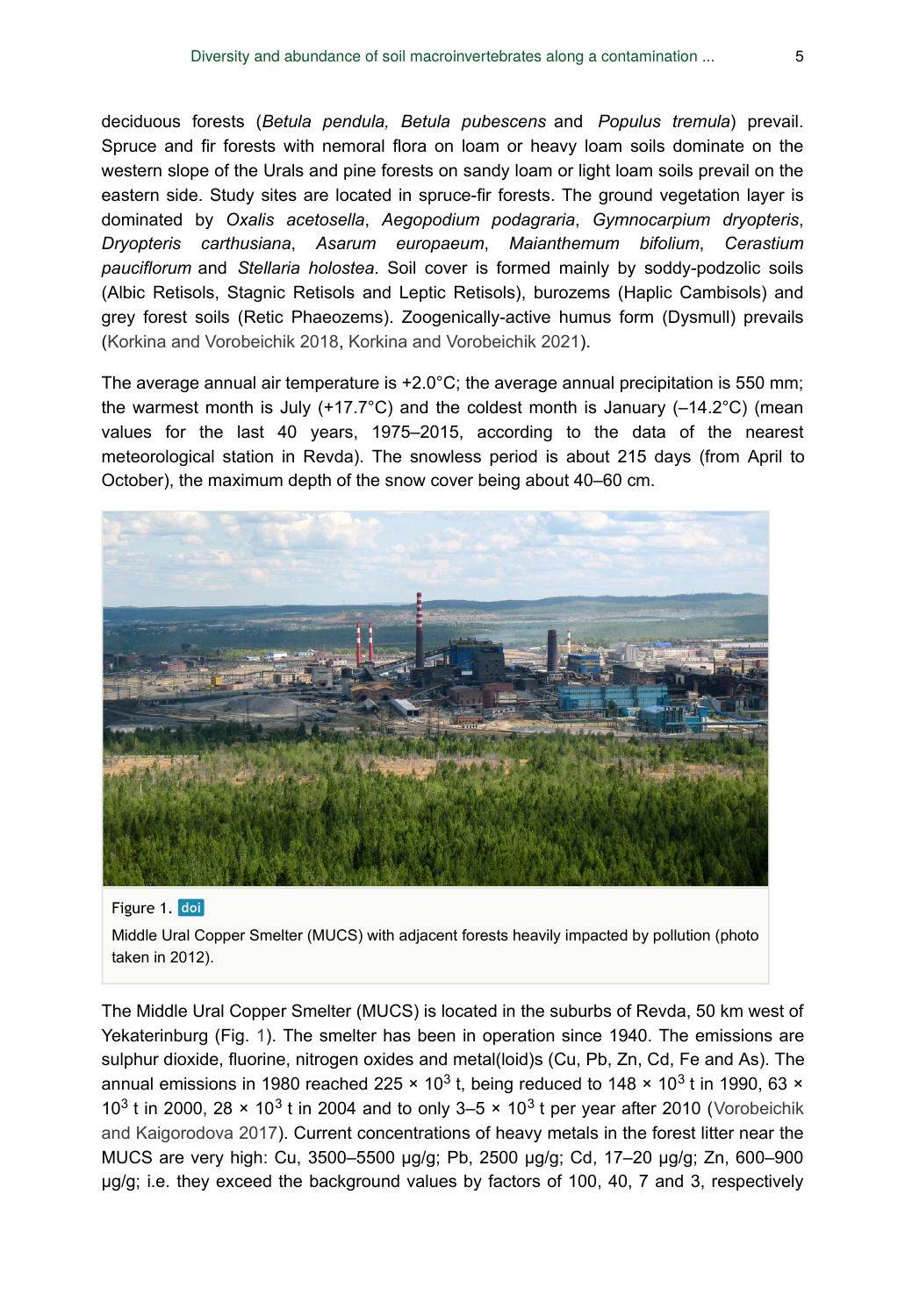[\(Vorobeichik and Pishchulin 2016,](#page-21-8) [Korkina and Vorobeichik 2018](#page-19-3)). Data on pH and metal concentrations in forest litter in the sampling plots are presented later in Table 3.

In the moderately polluted area, emissions have suppressed the tree stand and ground vegetation layer (decreasing species diversity and productivity). Only fragments of the spruce-fir forests have persisted in the heavily polluted area. Near the MUCS, ground-layer vegetation consists of several pollution-tolerant species (*Equisetum sylvaticum*, *Deschampsia caespitosa*, *Tussilago farfara*, *Agrostis capillaris*) and a moss layer has been formed by only one species (*Pohlia nutans*). Apart from the metal accumulation and increased acidity, soil transformation manifests itself in the enhancement of the eluvialgleying process, degradation of soil aggregates, decrease in exchangeable potassium and magnesium, increase in forest litter thickness and shifts from zoogenically-active Mull humus forms to Eumor humus forms without any signs of soil macrofauna activity [\(Kaigorodova and Vorobeichik 1996](#page-18-5), [Korkina and Vorobeichik 2016](#page-19-2), [Vorobeichik and](#page-21-8) [Pishchulin 2016](#page-21-8), [Vorobeichik and Kaigorodova 2017,](#page-21-3) [Korkina and Vorobeichik 2018,](#page-19-3) [Korkina and Vorobeichik 2021](#page-18-10)).

# **Sampling methods**

**Study extent:** Study sites (Fig. [2\)](#page-6-0) were located on gentle slopes of ridges in spruce-fir forest. A total of nine study sites (= locationID) were established, corresponding to areas with different pollution levels. The number of sampling plots within each study site ranged from one to three; 20 samples were collected from each sampling plot (Table [1\)](#page-5-0).

<span id="page-5-0"></span>Table 1.

Total number of sampling plots and samples at the study sites.

| Pollution status      | Study site          | Number of sampling<br>plots | Number of soil<br>monoliths | Number of<br>samples |
|-----------------------|---------------------|-----------------------------|-----------------------------|----------------------|
| Heavily polluted area | R-E1-MUCS           | 1                           | 10                          | 20                   |
|                       | R-E2-MUCS           | 3                           | 30                          | 60                   |
|                       | $R-E3-$<br>Sh.ridge | 1                           | 10                          | 20                   |
| Moderately polluted   | R-E4-Khom           | 3                           | 30                          | 60                   |
| area                  | R-E5-Khom           | $\mathbf{1}$                | 10                          | 20                   |
|                       | R-E6-Khom           | 1                           | 10                          | 20                   |
|                       | R-E7-m.Bel          | 2                           | 20                          | 40                   |
| Unpolluted area       | R-E20-Pmay          | 2                           | 20                          | 40                   |
|                       | R-E30-Sol           | 3                           | 30                          | 60                   |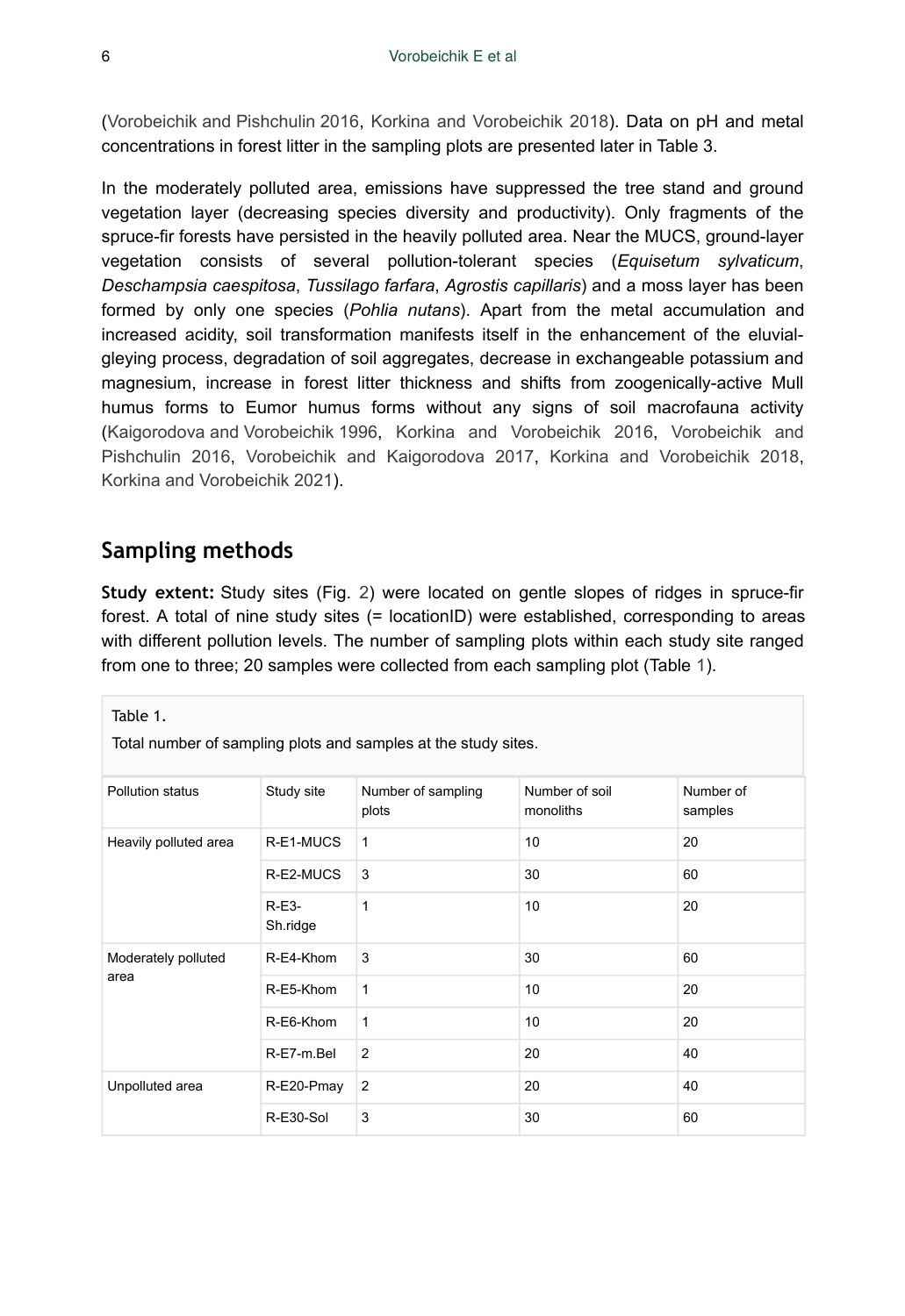<span id="page-6-0"></span>

Location of the study sites (= LocationID) in the Central Urals (a scheme based on the data from Open Street Map ([OpenStreetMap contributors 2017](#page-20-14))).

The study of soil macrofauna is part of an ongoing long-term monitoring project; the dataset covers the period from 03 July 2004 to 16 August 2004.

**Sampling description:** Soil macroinvertebrates were collected in July and August of 2004. Sampling plots 10 × 10 m in size were established in nine study sites (Table [2\)](#page-6-1).

<span id="page-6-1"></span>Table 2.

Characteristics of the sampling plots. Soil description is given according to [IUSS Working Group](#page-18-13) [WRB 2015](#page-18-13). Soil texture: SL – sandy loam, ML – medium loam, HL – heavy loam, C – clay.

| <b>Pollution</b><br>status | Study site<br>(dwc:<br>locationID) | Sampling plot<br>(Refers to<br>dwc: eventID) | Decimal<br>latitude | Decimal<br>longitude | Soil<br>description             | Soil texture of<br>A horizon /<br>lower part of<br>the soil profile | Vegetation                        |
|----------------------------|------------------------------------|----------------------------------------------|---------------------|----------------------|---------------------------------|---------------------------------------------------------------------|-----------------------------------|
| Unpolluted<br>area         | R-E30-Sol                          | 2 (R2004-<br>$E30-2$                         | 56.7996             | 59.4276              | Albic Retisol<br>(Cutanic)      | ML/HL                                                               | Abietum<br>oxalidosum             |
|                            |                                    | 3 (R2004-<br>$E30-3$                         | 56.7988             | 59.4274              | Stagnic<br>Retisol<br>(Cutanic) | ML/HL                                                               | Abieto-<br>Picietum<br>oxalidosum |
|                            |                                    | 4 (R2004-<br>$E30-4$                         | 56.7985             | 59.4273              | Stagnic<br>Retisol<br>(Cutanic) | ML/HL                                                               | Abieto-<br>Picietum<br>oxalidosum |
|                            | R-E20-Pmay                         | 15 (R2004-<br>$E20-15$                       | 56.8240             | 59.5700              | Stagnic<br>Retisol<br>(Cutanic) | ML/ML                                                               | <b>Picietum</b><br>oxalidosum     |
|                            |                                    | 17 (R2004-<br>$E20-17$                       | 56.8210             | 59.5770              | Stagnic<br>Retisol<br>(Cutanic) | ML/HL                                                               | Picieto-<br>Abietum<br>oxalidosum |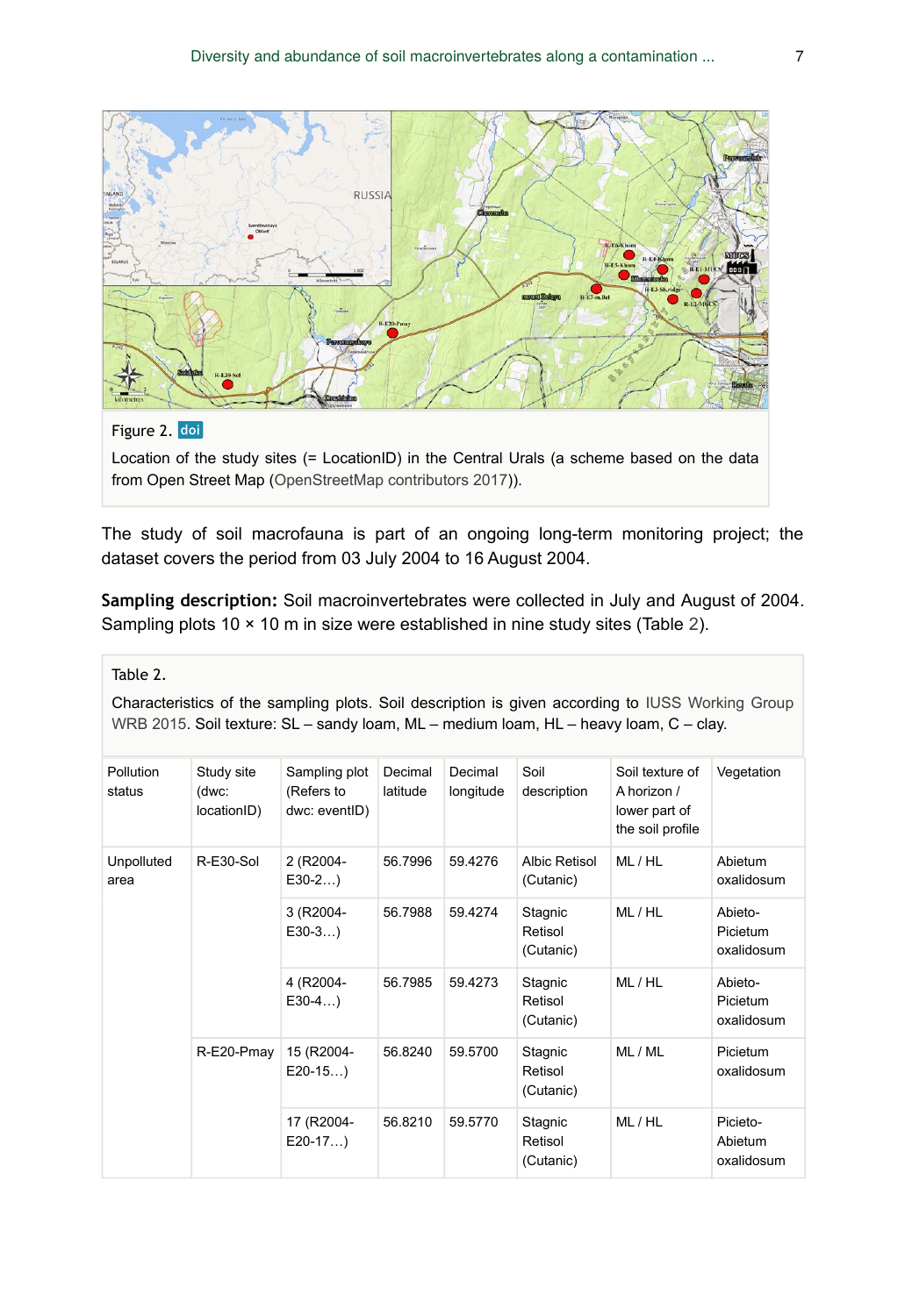| Pollution<br>status         | Study site<br>(dwc:<br>locationID) | Sampling plot<br>(Refers to<br>dwc: eventID) | Decimal<br>latitude | Decimal<br>longitude | Soil<br>description                       | Soil texture of<br>A horizon /<br>lower part of<br>the soil profile | Vegetation                        |
|-----------------------------|------------------------------------|----------------------------------------------|---------------------|----------------------|-------------------------------------------|---------------------------------------------------------------------|-----------------------------------|
| Moderately<br>polluted area | R-E7-m.Bel                         | 1 (R2004-<br>$E7-1$                          | 56.8538             | 59.7713              | Leptic Retisol<br>(Cutanic)               | ML/ML                                                               | Abietum<br>oxalidosum             |
|                             |                                    | 14 (R2004-<br>E7-14)                         | 56.8528             | 59.7710              | Leptic Retisol<br>(Cutanic)               | ML / ML                                                             | Abietum<br>oxalidosum             |
|                             | R-E6-Khom                          | 13 (R2004-<br>$E6-13$                        | 56.8667             | 59.8000              | Stagnic<br>Retisol<br>(Cutanic,<br>Toxic) | ML / ML                                                             | Picietum<br>oxalidosum            |
|                             | R-E5-Khom                          | 6 (R2004-<br>$E5-6$                          | 56.8584             | 59.7990              | Leptic Retisol<br>(Cutanic,<br>Toxic)     | SL / ML                                                             | Abieto-<br>picietum<br>oxalidosum |
|                             | R-E4-Khom                          | 5 (R2004-<br>$E4-5$                          | 56.8518             | 59.8252              | Stagnic<br>Retisol<br>(Cutanic,<br>Toxic) | ML/C                                                                | Abieto-<br>picietum<br>oxalidosum |
|                             |                                    | 8 (R2004-<br>$E4-8$                          | 56.8518             | 59.8293              | Stagnic<br>Retisol<br>(Cutanic,<br>Toxic) | ML/C                                                                | Picieto-<br>abietum<br>oxalidosum |
|                             |                                    | 9 (R2004-<br>E4-9)                           | 56.8509             | 59.8256              | Stagnic<br>Retisol<br>(Cutanic,<br>Toxic) | ML/C                                                                | Picieto-<br>abietum<br>oxalidosum |
| Heavily<br>polluted area    | $R-E3-$<br>Sh.ridge                | 16 (R2004-<br>$E3-16$                        | 56.8444             | 59.8459              | Leptic Retisol<br>(Cutanic,<br>Toxic)     | ML/HL                                                               | Abietum<br>nudum                  |
|                             | R-E2-MUCS                          | 10 (R2004-<br>$E2-10$                        | 56.8456             | 59.8637              | Stagnic<br>Retisol<br>(Cutanic,<br>Toxic) | ML/C                                                                | Picietum<br>nudum                 |
|                             |                                    | 11 (R2004-<br>E2-11)                         | 56.8465             | 59.8629              | Stagnic<br>Retisol<br>(Cutanic,<br>Toxic) | ML/C                                                                | Picietum<br>nudum                 |
|                             |                                    | 12 (R2004-<br>$E2-12$                        | 56.8446             | 59.8648              | Stagnic<br>Retisol<br>(Cutanic,<br>Toxic) | ML/C                                                                | Abieto-<br>picietum<br>nudum      |
|                             | R-E1-MUCS                          | 7 (R2004-<br>$E1 - 7$                        | 56.8462             | 59.8653              | Stagnic<br>Retisol<br>(Cutanic,<br>Toxic) | ML/C                                                                | Abieto-<br>picietum<br>nudum      |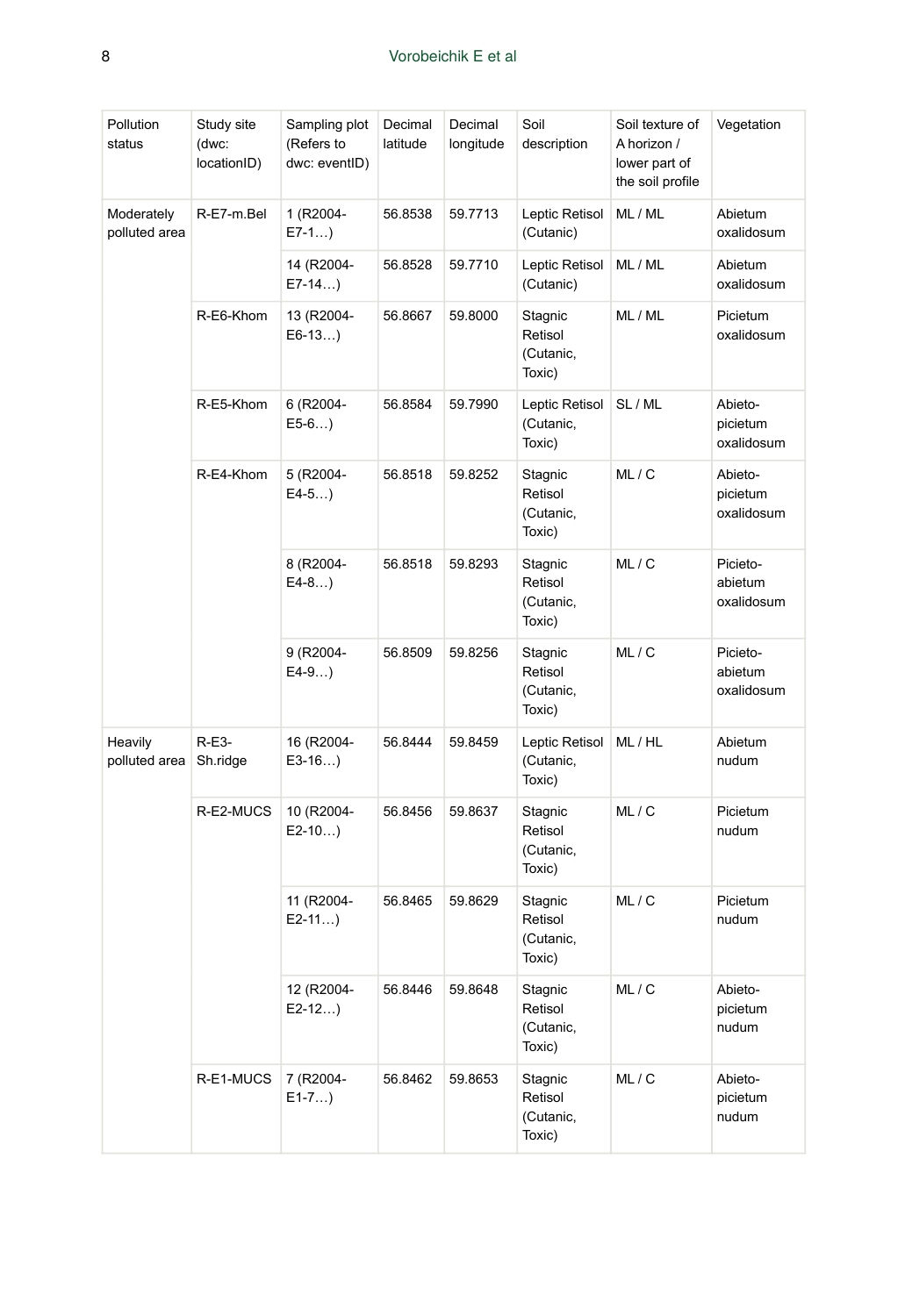Soil macrofauna was hand-sorted out of soil monoliths 20 × 20 cm in area and 25–30 cm in depth, depending on the presence of macroinvertebrates. The time interval for extracting one soil monolith from the sampling plot was approximately 5 minutes. Ten monoliths were collected from each plot randomly, excluding nearby trunk areas with a radius of 0.5–1 m around large trees (more than 30 cm in diameter) and any visible pedoturbations. During sampling, monoliths were divided into two layers: the O horizon (organic) and A horizon (organic-mineral). Monoliths were placed in plastic bags (separately for the layers), delivered to the laboratory and stored before processing at 12°C for no more than five days (as a rule, 1–2 days). The collected invertebrates were wet-preserved in 70% ethanol; earthworms were carefully washed with water, fixed with 10% formalin and then wetpreserved in 70% ethanol. Ants and relatively large micro-arthropods (springtails, oribatid mites) were not accounted for. A total of 340 samples and 8430 individuals of soil macroinvertebrates were collected.

When preparing the dataset, we assumed that each species recorded in the investigated area could be found in each sample. Based on this assumption, the zero-densities of species in the sample indicated by zero and correspondingly dwc:occurrenceStatus=absent.

To study the metal contents, we collected five pooled samples of forest litter in August 2004 at each sampling plot (85 samples in total, Table [3\)](#page-8-0). Dried samples were ground and sieved (2 mm). The pH was measured potentiometrically (the soil-to-water ratio was 1:25 w/v). We used acid-soluble forms of the potentially toxic metals (Cu, Pb, Cd, Zn and Fe) to approximate its total content and as an index of toxic loads. Metal concentrations were determined by an atomic absorption spectrophotometer AAS 6 Vario (Analytik Jena, Germany) after extraction with 5% nitric acid (HNO<sub>3</sub>) (the soil-to-acid ratio was 1:10 w/v) following USEPA Method 7000B ([USEPA 2007\)](#page-20-15).

<span id="page-8-0"></span>Table 3.

pH and metal concentrations (mkg/g) in forest litter of the sampling plots. Data are given as mean (standard deviation for n =5).

| Pollution status   | Study site (dwc:<br>locationID) | Sampling plot<br>(Refers to dwc:<br>eventID) | рH<br>(water) | Cu             | Pb             | Cd           | Zn              | Fe            |
|--------------------|---------------------------------|----------------------------------------------|---------------|----------------|----------------|--------------|-----------------|---------------|
| Unpolluted<br>area | R-E30-Sol                       | 2 (R2004-E30-2)                              | 5.9<br>(0.2)  | 43.3<br>(13.1) | 75.4<br>(18.7) | 3.3<br>(0.5) | 309.3<br>(20.9) | 800<br>(108)  |
|                    |                                 | $3 (R2004-E30-3)$                            | 5.3<br>(0.1)  | 38.1<br>(6.7)  | 71.2<br>(11.4) | 2.6<br>(0.4) | 297.5<br>(65.8) | 1189<br>(399) |
|                    |                                 | 4 (R2004-E30-4)                              | 5.5<br>(0.3)  | 36.1<br>(5.5)  | 82.0<br>(9.4)  | 3.1<br>(0.3) | 305.0<br>(24.7) | 979<br>(227)  |
|                    | R-E20-Pmay                      | 15 (R2004-<br>$E20-15$                       | 5.6<br>(0.1)  | 60.6<br>(8.8)  | 99.8<br>(8.5)  | 3.6<br>(0.4) | 382.0<br>(11.9) | 1258<br>(261) |
|                    |                                 | 17 (R2004-<br>$E20-17$                       |               | 56.8<br>(17.6) | 82.0<br>(9.4)  | 3.2<br>(0.4) | 210.0<br>(37.6) | 569<br>(237)  |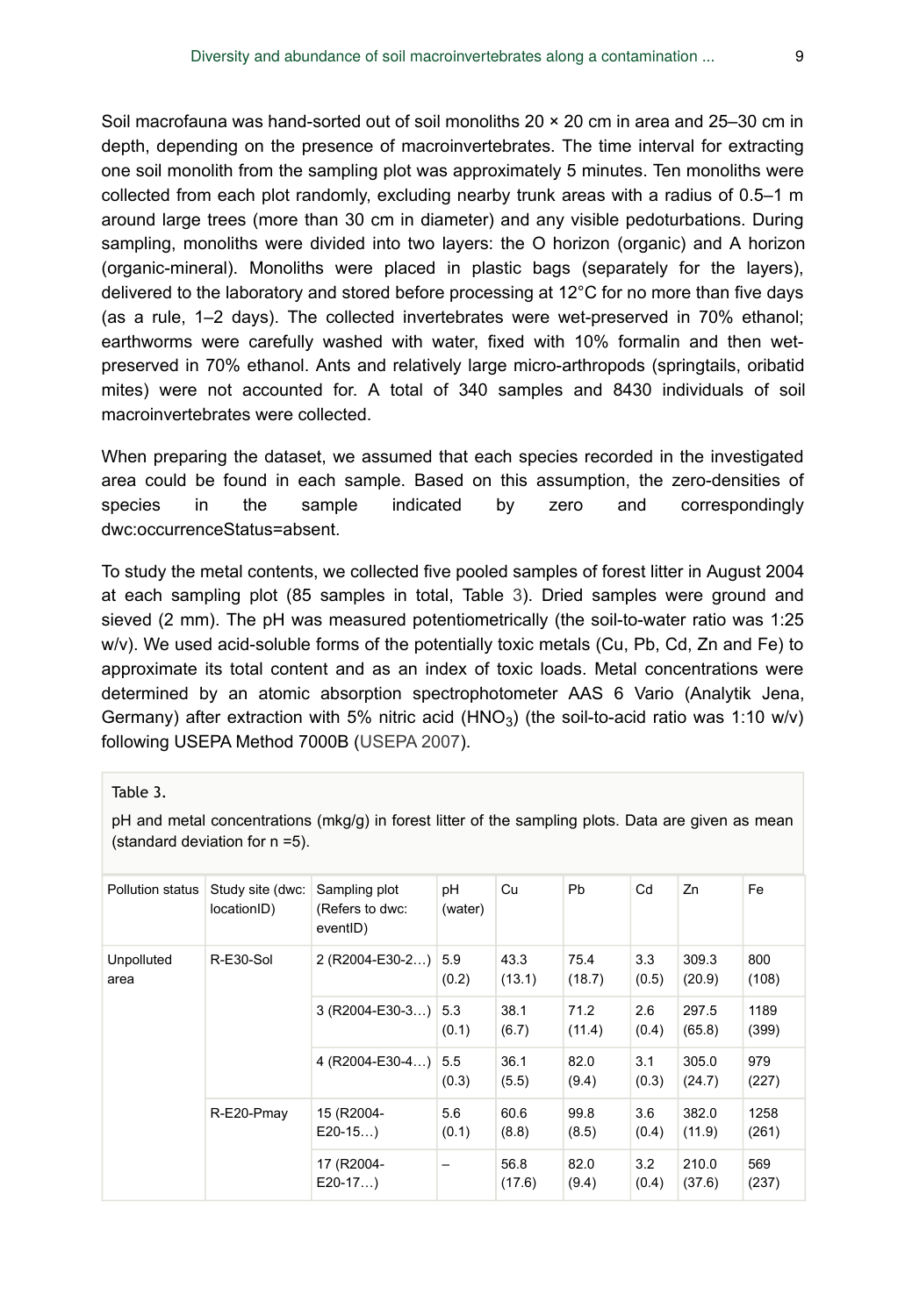| Pollution status            | Study site (dwc:<br>locationID) | Sampling plot<br>(Refers to dwc:<br>eventID) | pH<br>(water)            | Cu                | Pb                | Cd            | Zn               | Fe              |
|-----------------------------|---------------------------------|----------------------------------------------|--------------------------|-------------------|-------------------|---------------|------------------|-----------------|
| Moderately<br>polluted area | R-E7-m.Bel                      | 1 (R2004-E7-1)                               | 5.0<br>(0.2)             | 647.3<br>(90.5)   | 639.5<br>(63.0)   | 13.3<br>(2.0) | 747.9<br>(119.4) | 1343<br>(234)   |
|                             |                                 | 14 (R2004-<br>$E7-14$                        | 5.4<br>(0.4)             | 454.0<br>(203.3)  | 578.0<br>(153.5)  | 13.2<br>(3.0) | 818.2<br>(74.9)  | 987<br>(107)    |
|                             | R-E6-Khom                       | 13 (R2004-<br>$E6-13$                        | 5.1<br>(0.1)             | 1523.5<br>(351.6) | 826.9<br>(153.6)  | 15.3<br>(1.2) | 846.3<br>(79.2)  | 2137<br>(641)   |
|                             | R-E5-Khom                       | $6$ (R2004-E5-6)                             | 5.0<br>(0.1)             | 1201.2<br>(321.8) | 973.2<br>(91.4)   | 19.4<br>(2.2) | 979.1<br>(165.2) | 1918<br>(762)   |
|                             | R-E4-Khom                       | 5 (R2004-E4-5)                               | 4.7<br>(0.2)             | 744.9<br>(205.5)  | 843.1<br>(133.0)  | 8.4<br>(1.6)  | 388.0<br>(74.0)  | 1259<br>(441)   |
|                             |                                 | 8 (R2004-E4-8)                               | 5.0<br>(0.3)             | 1159.1<br>(210.2) | 1021.6<br>(196.1) | 10.2<br>(4.2) | 510.2<br>(184.2) | 2182<br>(490)   |
|                             |                                 | $9 (R2004-E4-9)$                             | 4.7<br>(0.1)             | 1060.9<br>(179.0) | 1052.5<br>(92.1)  | 9.2<br>(1.5)  | 516.5<br>(125.1) | 2005<br>(763)   |
| Heavily<br>polluted area    | R-E3-Sh.ridge                   | 16 (R2004-<br>$E3-16$                        | $\overline{\phantom{0}}$ | 2885.9<br>(821.7) | 1175.3<br>(286.5) | 13.2<br>(3.5) | 557.9<br>(120.6) | 3986<br>(891)   |
|                             | R-E2-MUCS                       | 10 (R2004-<br>$E2-10$                        | 4.5<br>(0.1)             | 2846.3<br>(509.3) | 2057.2<br>(345.9) | 13.9<br>(5.5) | 744.0<br>(217.0) | 8229<br>(3564)  |
|                             |                                 | 11 (R2004-<br>$E2-11$                        | 4.7<br>(0.1)             | 2453.0<br>(366.6) | 1907.0<br>(284.1) | 12.4<br>(3.5) | 737.0<br>(172.4) | 6381<br>(3059)  |
|                             |                                 | 12 (R2004-<br>$E2-12$                        | 4.7<br>(0.1)             | 2208.2<br>(520.7) | 1567.9<br>(343.6) | 10.2<br>(4.8) | 627.9<br>(195.4) | 6998<br>(3430)  |
|                             | R-E1-MUCS                       | 7 (R2004-E1-7)                               | 4.5<br>(0.1)             | 3726.9<br>(360.7) | 1494.2<br>(242.6) | 16.3<br>(8.0) | 693.1<br>(78.5)  | 12446<br>(1190) |

**Quality control:** All soil macrofauna specimens were stored in the Laboratory of Population and Community Ecotoxicology of the Institute of Plant and Animal Ecology, Ural Branch of the Russian Academy of Sciences, Yekaterinburg (IPAE). The specialists of the IPAE performed species identification of most taxa: Maxim P. Zolotarev identified arachnids, millipedes and centipedes; Alexander I. Ermakov identified carabids and elaterids; Maxim E. Grebennikov identified molluscs. Viktor B. Semenov (Institute of Medical Parasitology, Tropical and Vector-borne Diseases named after E.I. Martsinovsky, Moscow) carried out species identification of the staphylinids. Elena V. Golovanova (Laboratory of Invertebrate Systematics and Ecology of Omsk State Pedagogical University) identified earthworms.

#### **Geographic coverage**

**Description:** The polygon of study is located in the southern taiga subzone of the Central Urals, 60–70 km westbound from Yekaterinburg. Study sites are placed in spruce-fir forests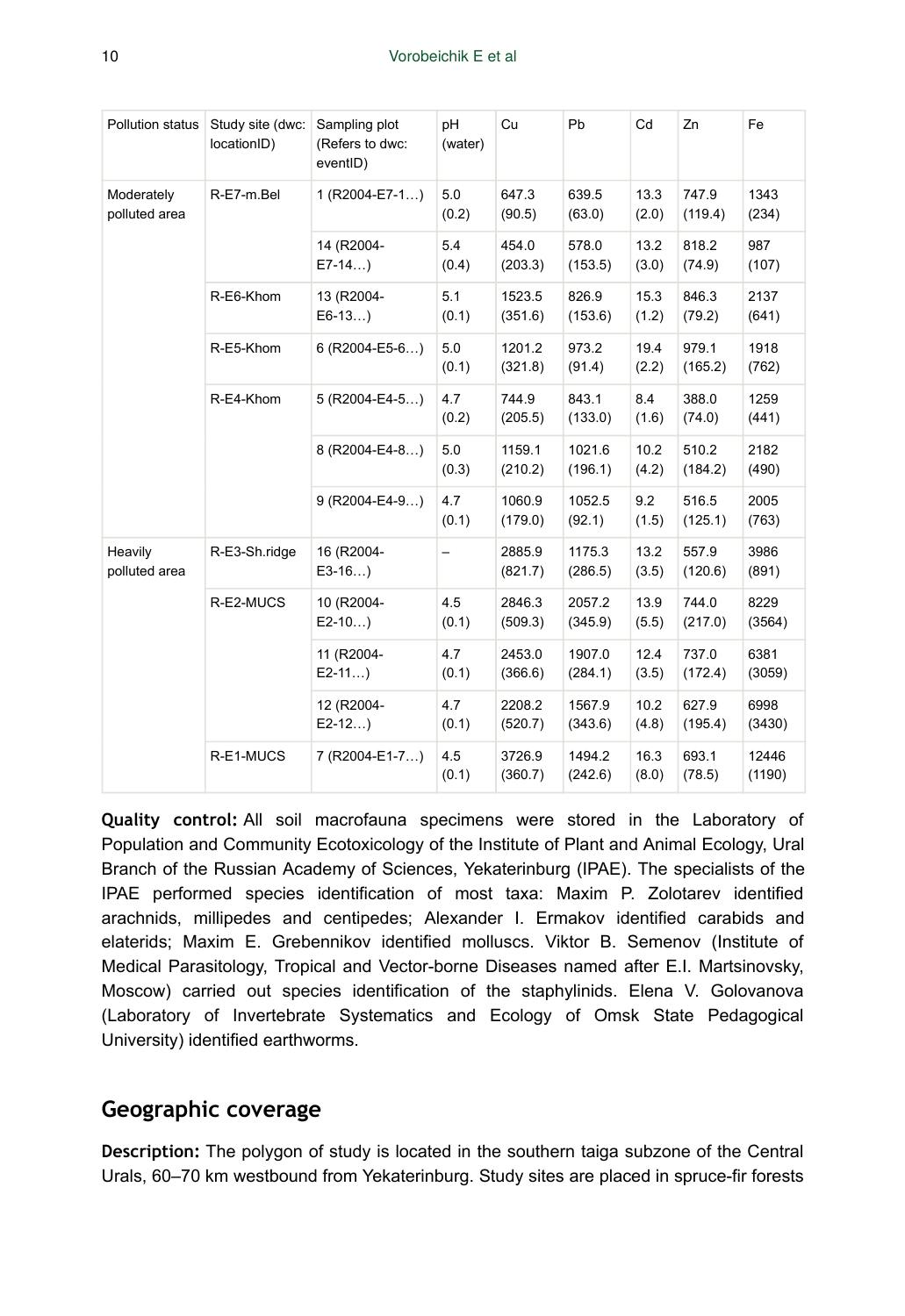of non-polluted, moderately polluted and heavily polluted areas in vicinities of the Middle Urals Copper Smelter (MUCS).

**Coordinates:** 56.785 and 56.905 Latitude; 59.356 and 59.920 Longitude.

## **Taxonomic coverage**

**Description:** General taxonomic coverage is four phyla, seven classes, 16 orders, 39 families, 115 genera and 142 species of soil macroinvertebrates. The species richness of some taxa along a pollution gradient is presented in Table [4](#page-10-0).

<span id="page-10-0"></span>Table 4.

Number of species per sampling plot in the areas differing with soil contamination levels.

| Pollution             | Study                                 | Sampling       | Taxon                   |                         |                |                |                |                         |                    |                         |                |
|-----------------------|---------------------------------------|----------------|-------------------------|-------------------------|----------------|----------------|----------------|-------------------------|--------------------|-------------------------|----------------|
| status                | area                                  | plot           | Lumbri-<br>cidae        | Ara-<br>neae            | Opilio-<br>nes | Chilo-<br>poda | Diplo-<br>poda | Cara-<br>bidae          | Staphy-<br>linidae | Elate-<br>ridae         | Mollusca       |
| Unpolluted            | R-E30-                                | $\overline{2}$ | $\overline{4}$          | 6                       | $\overline{2}$ | $\overline{4}$ | $\mathbf{1}$   | $\overline{4}$          | 9                  | $\mathbf{1}$            | 6              |
| area                  | Sol                                   | 3              | $\overline{2}$          | $\overline{7}$          | $\overline{4}$ | $\overline{4}$ | $\mathbf{1}$   | $\overline{2}$          | 17                 | $\mathbf{1}$            | 6              |
|                       |                                       | $\overline{4}$ | 5                       | 8                       | 3              | 6              | $\overline{2}$ | $\overline{2}$          | 8                  | $\overline{4}$          | $\overline{4}$ |
|                       | R-E20-                                | 15             | 3                       | 18                      | $\mathbf 0$    | 5              | $\mathbf 0$    | $\overline{2}$          | 13                 | $\mathbf{1}$            | 3              |
|                       | Pmay                                  | 17             | 3                       | 11                      | $\mathbf{1}$   | 5              | $\overline{2}$ | 0                       | 9                  | $\overline{\mathbf{4}}$ | $\overline{2}$ |
| Moderately            | <b>R-E7-</b>                          | $\mathbf{1}$   | $\overline{\mathbf{4}}$ | 5                       | $\mathbf{1}$   | 3              | $\pmb{0}$      | $\overline{2}$          | $\overline{7}$     | $\overline{2}$          | 3              |
| polluted<br>area      | m.Bel                                 | 14             | $\overline{4}$          | 14                      | 3              | 3              | $\mathbf{1}$   | 3                       | 14                 | $\overline{2}$          | $\overline{4}$ |
|                       | R-E6-<br>Khom<br><b>R-E5-</b><br>Khom | 13             | $\overline{2}$          | 8                       | $\mathsf 0$    | 3              | $\pmb{0}$      | $\mathbf{1}$            | 8                  | 3                       | $\pmb{0}$      |
|                       |                                       | 6              | $\overline{2}$          | 6                       | $\pmb{0}$      | 3              | $\mathbf 0$    | $\mathbf{1}$            | 9                  | $\overline{2}$          | 3              |
|                       | <b>R-E4-</b>                          | 5              | $\mathbf{1}$            | 10                      | $\mathbf{1}$   | $\mathbf{1}$   | $\mathbf{1}$   | $\overline{2}$          | $\overline{7}$     | $\overline{c}$          | $\mathbf 0$    |
|                       | Khom                                  | 8              | $\mathbf{1}$            | 13                      | $\mathbf{1}$   | $\overline{4}$ | $\mathbf{1}$   | $\overline{\mathbf{4}}$ | 3                  | $\overline{c}$          | $\overline{c}$ |
|                       |                                       | 9              | $\mathbf 2$             | 9                       | $\mathbf{2}$   | 3              | $\mathbf{1}$   | $\overline{2}$          | 9                  | 3                       | $\pmb{0}$      |
| Heavily<br>polluted   | $R-E3-$<br>Sh.ridge                   | 15             | $\mathbf 0$             | $\overline{7}$          | $\pmb{0}$      | $\overline{2}$ | $\pmb{0}$      | $\overline{c}$          | 8                  | 3                       | $\pmb{0}$      |
| area                  | $R-E2-$                               | 10             | $\mathbf 0$             | $\overline{\mathbf{4}}$ | $\mathbf{1}$   | $\mathbf{1}$   | $\mathbf 0$    | $\mathbf{1}$            | 10                 | 5                       | $\mathbf 0$    |
| <b>MUCS</b>           |                                       | 11             | $\pmb{0}$               | $\overline{2}$          | 0              | $\mathbf{1}$   | $\mathsf 0$    | $\mathbf{1}$            | 4                  | $\overline{2}$          | $\pmb{0}$      |
|                       |                                       | 12             | $\pmb{0}$               | $\mathbf{1}$            | $\pmb{0}$      | $\overline{2}$ | $\pmb{0}$      | $\mathbf{1}$            | $\overline{7}$     | $\overline{4}$          | 0              |
|                       | $R-E1-$<br><b>MUCS</b>                | $\overline{7}$ | $\mathbf 0$             | 3                       | $\mathsf 0$    | $\overline{2}$ | $\mathbf 0$    | $\mathbf{1}$            | 5                  | $\overline{c}$          | $\pmb{0}$      |
| Unpolluted area total |                                       |                | 6                       | 32                      | 5              | $6\phantom{1}$ | $\overline{2}$ | 6                       | 35                 | $\overline{7}$          | 8              |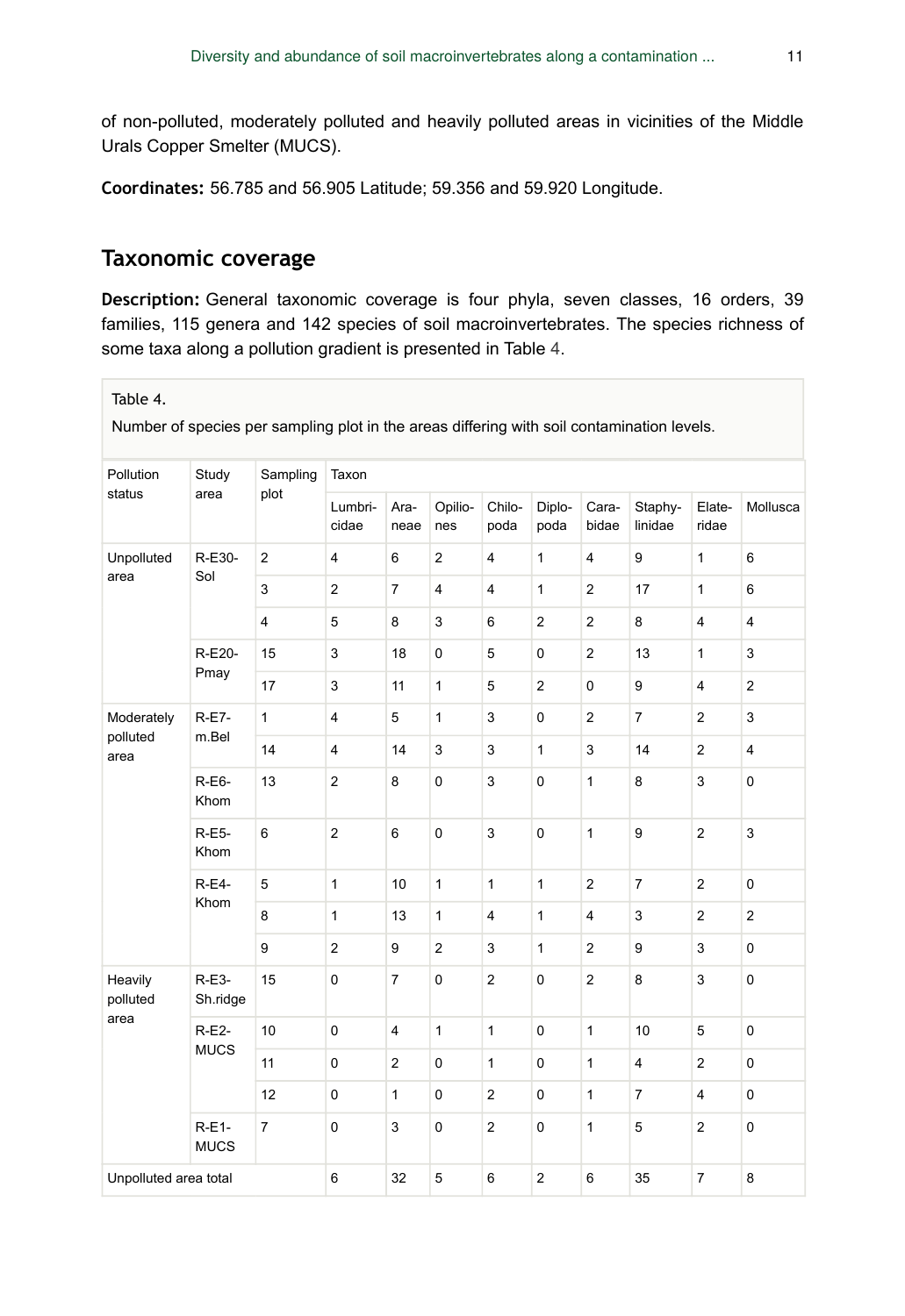| Study<br>Pollution<br>status<br>area | Sampling | Taxon |                  |              |                |                |                |                |                    |                 |          |
|--------------------------------------|----------|-------|------------------|--------------|----------------|----------------|----------------|----------------|--------------------|-----------------|----------|
|                                      |          | plot  | Lumbri-<br>cidae | Ara-<br>neae | Opilio-<br>nes | Chilo-<br>poda | Diplo-<br>poda | Cara-<br>bidae | Staphy-<br>linidae | Elate-<br>ridae | Mollusca |
| Moderately polluted area total       |          |       | 6                | 28           | 4              | 4              |                | 6              | 30                 | 4               | 5        |
| Heavily polluted area total          |          | 0     | 9                |              | 4              | 0              | 3              | 18             | 6                  | 0               |          |

The community's core in unpolluted and moderately polluted areas is formed by Lumbricidae and Enchytraeidae (30–60% of the total abundance). The earthworm density reached 260 ind./m² (considering cocoons, up to 1000 ind./m²). In total, eight species of earthworms were recorded: two Ural endemics (*Riphaeodrilus diplotetratheca* (Perel, 1967) and *Perelia tuberosa* (Svetlov, 1924)), an Asian species *Eisenia atlavinyteae* Perel & Graphodatsky, 1984 and five peregrine species (*Dendrobaena octaedra* (Savigny, 1826), *Aporrectodea rosea* (Savigny, 1826), *Octolasion lacteum* Orley, 1881, *Bimastos rubidus* (Savigny, 1826) and *Lumbricus rubellus* Hoffmeister, 1843). When approaching the smelter, the abundance of endogeic species sharply decreases (*P. tuberosa* and *A. rosea*), while the epigeic (*D. octaedra*) and epi-endogeic (*R. diplotetratheca*) species are more tolerant to pollution. Earthworm species richness is the same in unpolluted and moderately polluted areas. Earthworms and enchytraeids disappeared in the heavily polluted sites.

Arthropods are represented by arachnids (spiders and harvestmen), myriapods (centipedes and millipedes) and insects. The most diverse and abundant family of arachnids is Linyphiidae (37 species, more than 90% of the total spider population). The dominant spider species are few: *Asthenargus paganus* (Simon, 1884), *Tapinocyba insecta* (L.Koch, 1869), *Robertus lividus* (Blackwall, 1836) and *Hahnia pusilla* C.L.Koch, 1841. No more than a dozen spider species can be classified as subdominants. Harvestmen are scarce (mainly *Nemastoma lugubre* (Muller, 1776) and *Oligolophus tridens* (Koch, 1836)). In the pollution gradient, the species richness and abundance of arachnids decreases (spiders: from 220 to 30 ind./m², harvestmen: from 12 to 0.5 ind./m²).

The dominant myriapod species are *Lithobius curtipes* C.L.Koch, 1847 (Lithobiidae), *Arctogeophilus macrocephalus* Folkmanova & Dobroruka, 1960 (Geophilidae) and *Polyzonium germanicum* Brandt, 1837 (Diplopoda). Myriapod abundance is maximal in the unpolluted sites (up to 220 ind./ $m<sup>2</sup>$  for Chilopoda and 25 ind./ $m<sup>2</sup>$  for Diplopoda) and decreases when approaching the smelter; however, centipedes are common in the heavily polluted sites.

Amongst insects, species identification has been made only for some Coleoptera (Carabidae, Staphylinidae and Elateridae). A total of nine species of ground beetles, 54 species of rove beetles and seven species of click beetles were recorded. The dominant species are few: *Epaphius secalis* (Paykull, 1790) in Carabidae, *Geostiba circellaris* (Gravenhorst, 1806) and *Mocyta fungi* (Gravenhorst, 1806) in Staphylinidae and *Athous subfuscus* (Muller, 1764) in Elateridae. The abundance and diversity of Carabidae and Staphylinidae decrease when approaching the smelter, while the density of Elateridae did not change.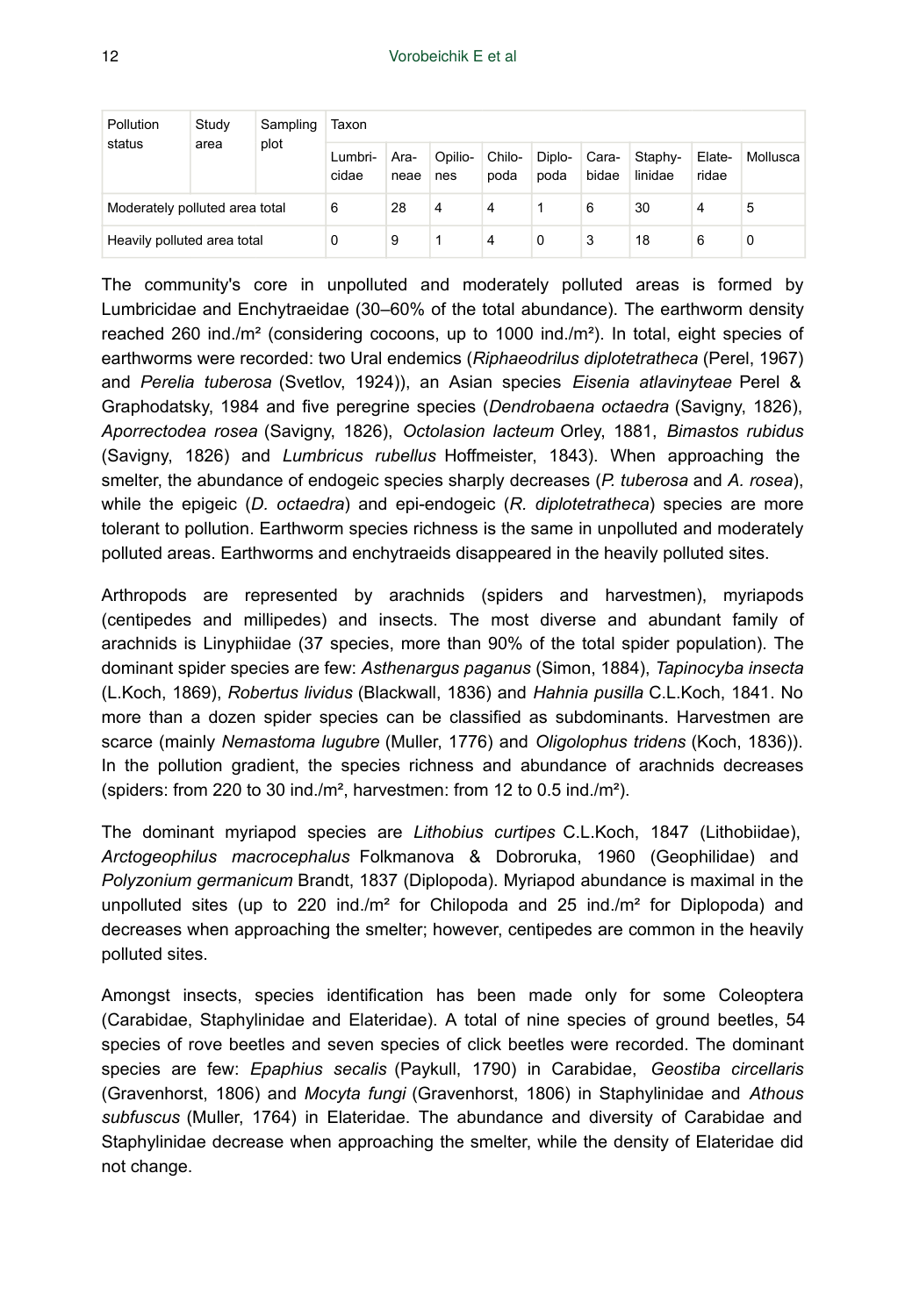Eleven species of molluscs were recorded. *Perpolita hammonis* (Strom, 1765) dominates everywhere; subdominant species are *Vallonia costata* (O.F.Muller, 1774), *Discus ruderatus* (W.Hartmann, 1821) and *Euconulus fulvus* (O.F.Muller, 1774). Mollusc abundance is maximal in the unpolluted sites (up to 300 ind./m²) and decreases when approaching the smelter. Molluscs disappeared in the heavily polluted areas.

**Taxa included:**

| Rank   | <b>Scientific Name</b> |
|--------|------------------------|
| phylum | Annelida               |
| class  | Clitellata             |
| order  | Crassiclitellata       |
| order  | Enchytraeida           |
| phylum | Arthropoda             |
| class  | Arachnida              |
| order  | Araneae                |
| order  | Opiliones              |
| class  | Chilopoda              |
| order  | Geophilomorpha         |
| order  | Lithobiomorpha         |
| class  | Diplopoda              |
| order  | Chordeumatida          |
| order  | Polyzoniida            |
| class  | Insecta                |
| order  | Coleoptera             |
| order  | Diptera                |
| order  | Hemiptera              |
| order  | Hymenoptera            |
| order  | Lepidoptera            |
| phylum | Mollusca               |
| class  | Gastropoda             |
| order  | Ellobiida              |
| order  | Stylommatophora        |
| phylum | Nematoda               |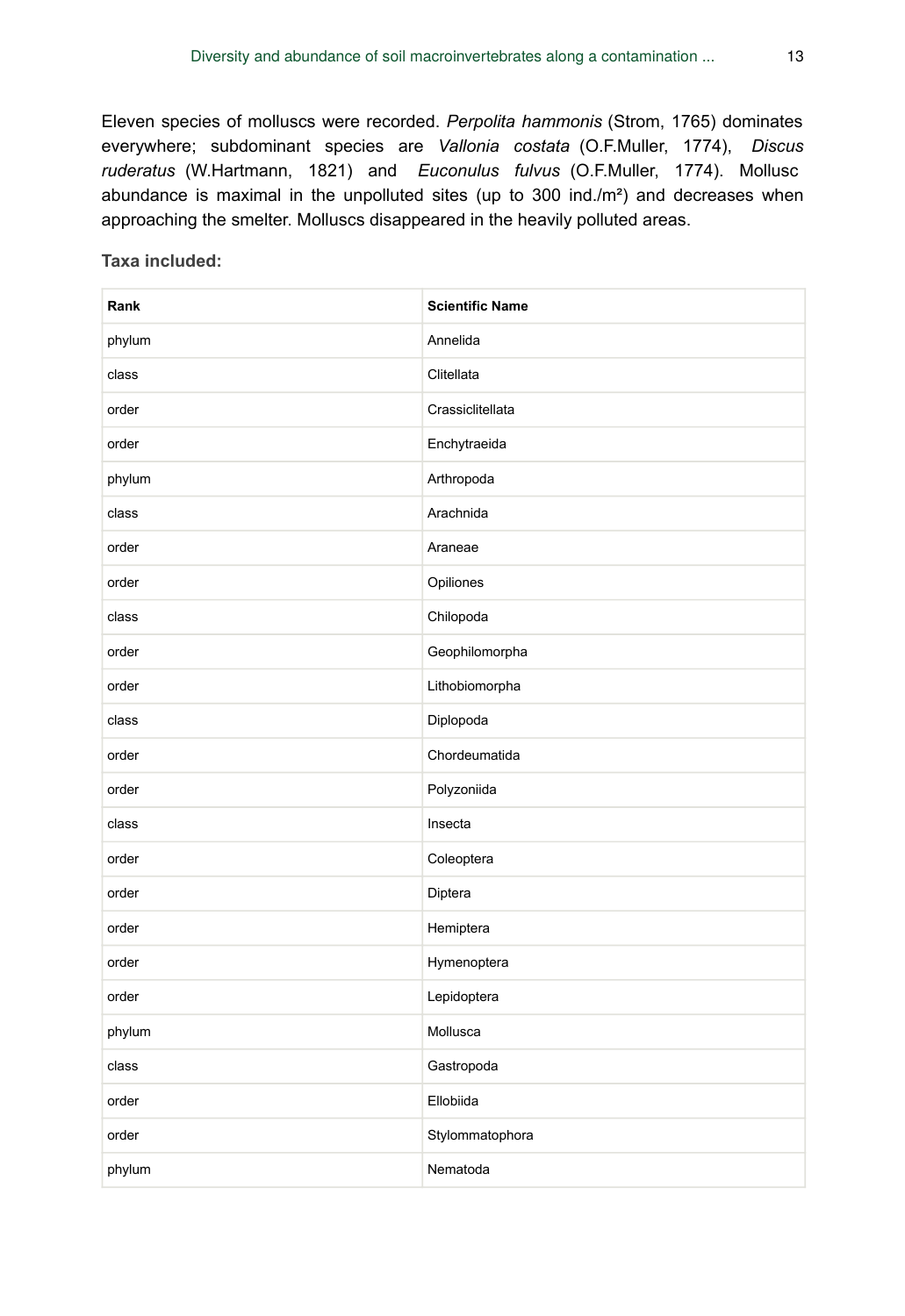| class | Enoplea    |
|-------|------------|
| order | Mermithida |

## **Temporal coverage**

**Formation period:** .

**Notes:** From 2004-07-03 to 2004-08-16

# **Collection data**

**Collection name:** lepc\_soilMacrofauna\_2004

**Specimen preservation method:** alcohol, formalin

## **Usage licence**

**Usage licence:** Other

**IP rights notes:** This work is licensed under a Creative Commons Attribution (CC-BY) 4.0 License.

## **Data resources**

**Data package title:** Diversity and abundance of soil macroinvertebrates along a contamination gradient in the Central Urals, Russia.

**Resource link:** <https://www.gbif.org/dataset/61e92984-382b-4158-be6b-e391c7ed5a64>

**Alternative identifiers:** [https://ipt.ipae.uran.ru/resource?r=lepc\\_soilmacrofauna\\_2004](https://ipt.ipae.uran.ru/resource?r=lepc_soilmacrofauna_2004)

**Number of data sets:** 1

**Data set name:** Diversity and abundance of soil macroinvertebrates along a contamination gradient in the Central Urals, Russia.

**Download URL:** [https://ipt.ipae.uran.ru/resource?r=lepc\\_soilmacrofauna\\_2004&v=1.4](https://ipt.ipae.uran.ru/resource?r=lepc_soilmacrofauna_2004&v=1.4)

**Data format:** Darwin Core

**Data format version:** 1.4

**Description:** The dataset [\(Vorobeichik et al. 2021](#page-20-12)) includes a 2004 census for soil macroinvertebrates of spruce-fir forests along a pollution gradient in the Central Urals. The dataset describes soil macrofauna's abundance (the number of individuals per sample, i.e. the density) and community structure (list of supraspecific taxa, list of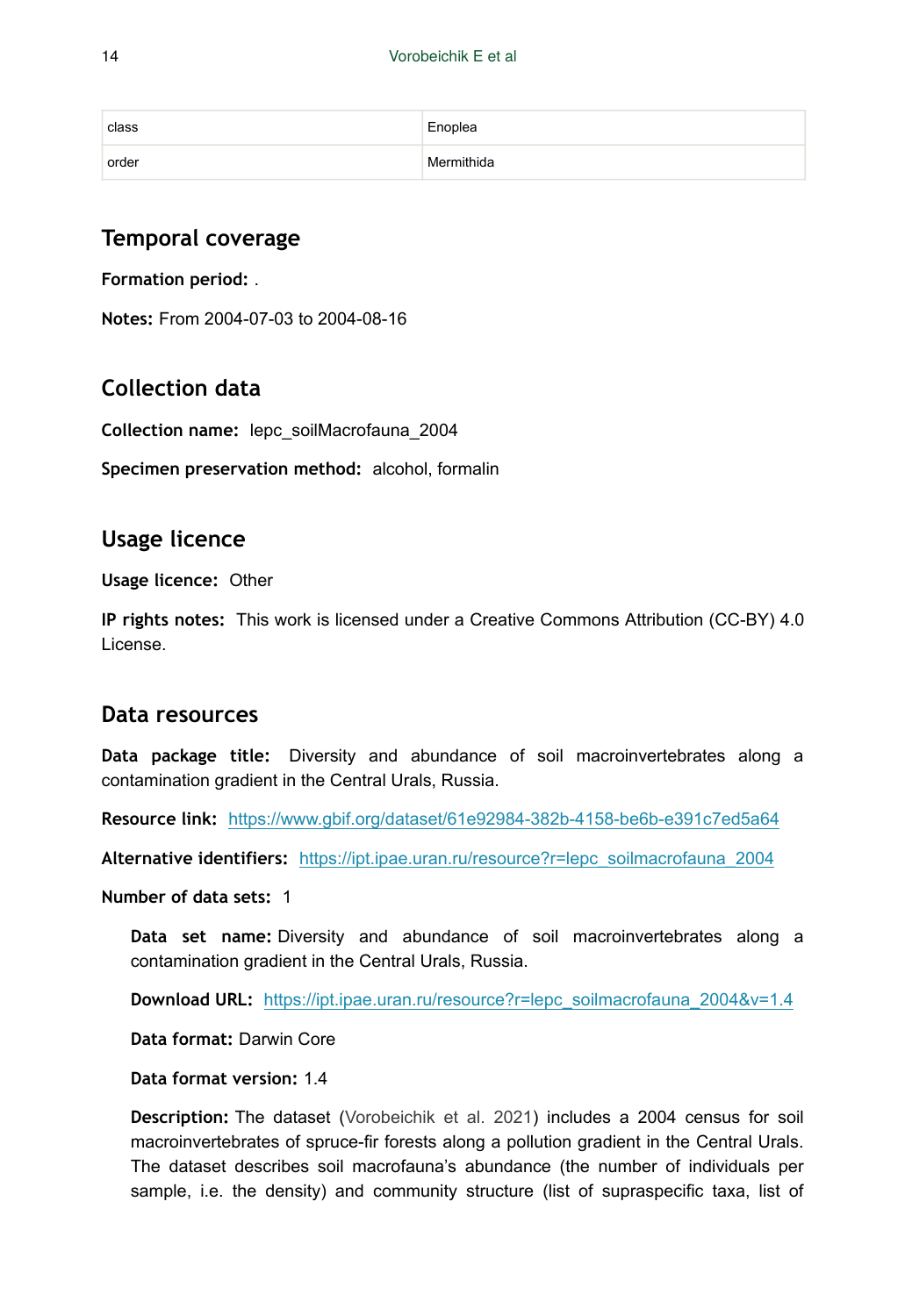species for most abundant taxa and supraspecific taxa or species abundance). Seventeen sampling plots differed in the levels of toxic metal (Cu, Zn, Pb, Cd and Fe) soil contamination from air emissions of the Middle Ural Copper Smelter (heavily polluted, moderately polluted and unpolluted areas). The dataset consists of 340 sampling events (= samples corresponding to upper and lower layers of the 170 soil monoliths) and 64658 rows (2907 and 61751 for non-zero and zero density of taxa, respectively). Arachnida (Araneae and Opiliones), Carabidae (imagoes), Elateridae (larvae), Chilopoda, Diplopoda, Gastropoda, Staphylinidae (imagoes) and Lumbricidae were identified to species level. In contrast, Mermithida, Enchytraeidae, Lepidoptera larvae, Diptera larvae, Hemiptera, Hymenoptera and some other insects were identified to family or order levels. In total, 8430 individuals of soil macroinvertebrates were collected in two soil layers (organic and organic-mineral horizons), including 1046 Arachnida (spiders and harvestmen), 45 Carabidae, 300 Elateridae, 529 Myriapoda, 741 Gastropoda, 437 Staphylinidae, 623 Lumbricidae and 4709 other invertebrates. The presence-absence data on each taxon are provided for each sampling event. An overwhelming majority of such absences can be interpreted as "pseudo-absences" at the scale of sampling plots or study sites. The dataset contains information helpful for long-term ecotoxicological monitoring of forest ecosystems and contributes to studying soil macrofauna diversity in the Urals.

| <b>Column label</b>    | <b>Column description</b>                                                                                                                                                                                                                                                                                                  |
|------------------------|----------------------------------------------------------------------------------------------------------------------------------------------------------------------------------------------------------------------------------------------------------------------------------------------------------------------------|
| eventID                | An identifier for the set of information associated with an Event, constructed from<br>designations of the year, area and habitat of the study, number of the sampling<br>plot, number of the sample and designation of the soil layer. May contain additional<br>information. A variable. Example: "R2004-E1-7-MUCS-61L". |
| occurrenceID           | An identifier for the Occurrence (a row of the "Associated occurrences" data table).<br>Constructed from a combination of dwc:eventID and the number of occurrence<br>within the suggested event. A variable. Example: "R2004-E1-7-MUCS-61L-1".                                                                            |
| <b>locationRemarks</b> | Comments or notes about the Location. The investigated areas are subdivided into<br>heavy polluted, moderately polluted and non-polluted; distances from the pollution<br>source (MUCS) are given (in kilometres). A variable. Example: "heavily polluted<br>area   1 km W from MUCS".                                     |
| stateProvince          | The name of the next smaller administrative region than country (state, province,<br>canton, department, region etc.) in which the Location occurs. A constant<br>"Sverdlovskaya Oblast"".                                                                                                                                 |
| municipality           | The full, unabbreviated name of the next smaller administrative region than county<br>(city, municipality etc.) in which the Location occurs. A variable. Example: "Nizhniye<br>Sergi".                                                                                                                                    |
| locality               | The specific description of the place. Less specific geographic information can be<br>provided in other geographic terms. A variable. Example: "Pervomayskoye".                                                                                                                                                            |
| locationID             | An identifier for the set of location information, corresponding to the study sites. A<br>variable. Example: "R-E20-Pmay".                                                                                                                                                                                                 |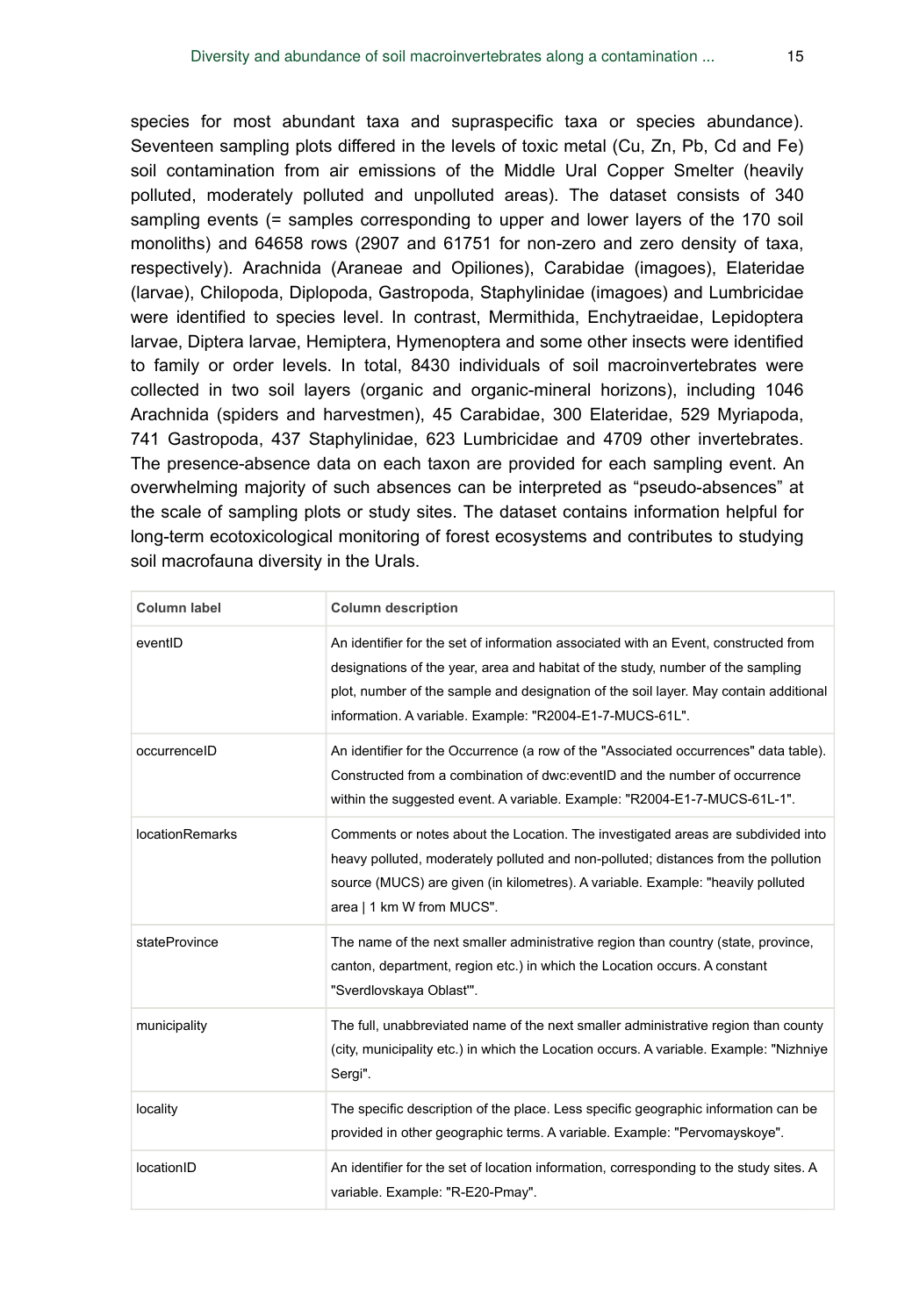| eventDate                     | The year-month-day of the event. A variable. Example: "2004-07-17".                                                                                                                                                   |
|-------------------------------|-----------------------------------------------------------------------------------------------------------------------------------------------------------------------------------------------------------------------|
| samplingProtocol              | The description of the method or protocol used during an Event. A constant<br>"extraction of soil monoliths followed by hand-sorting in laboratory".                                                                  |
| samplingEffort                | The amount of effort expended during an Event. A constant "170 soil monoliths in<br>total; 10 monoliths randomly extracted from 10 x 10 m plot on 9 study sites and 17<br>sampling plots".                            |
| sampleSizeValue               | A numeric value for a measurement of the size of a sample in a sampling event. A<br>constant "20L x 20W x 25-30D".                                                                                                    |
| sampleSizeUnit                | The unit of measurement of the size of a sample in a sampling event. A constant<br>"centimetres".                                                                                                                     |
| basisOfRecord                 | The specific nature of the data record. A constant "PreservedSpecimen".                                                                                                                                               |
| decimalLatitude               | The geographic latitude (in decimal degrees, using the spatial reference system<br>given in geodeticDatum) of the geographic centre of the sampling plot. A variable.<br>Example: "56.7210".                          |
| decimalLongitude              | The geographic longitude (in decimal degrees, using the spatial reference system<br>given in geodeticDatum) of the geographic centre of the sampling plot. A variable.<br>Example: "59.4280".                         |
| coordinateUncertaintyInMetres | The horizontal distance (in metres) from the given decimalLatitude and<br>decimalLongitude describing the smallest circle containing the whole of the<br>Location. A variable. Example: "10".                         |
| geodeticDatum                 | The ellipsoid, geodetic datum or spatial reference system (SRS) upon which the<br>geographic coordinates given in decimalLatitude and decimalLongitude are based.<br>A constant "WGS84".                              |
| habitat                       | A category of the habitat in which the Event occurred. Contains data on the forest<br>stand and soil type of the sampling plots. A variable. Example: "Abieto-picietum<br>nudum on Stagnic Retisol (Cutanic, Toxic)". |
| lifeStage                     | The age class or life stage of the invertebrates at the time the Occurrence was<br>recorded. A variable. Examples: "adult", "juvenile", "cocoon" (last one for the<br>earthworms only).                               |
| occurrenceRemarks             | Comments or notes about the Occurrence. A state of the earthworm cocoons. A<br>variable. Examples: "egg cocoon", "cocoon exuvium".                                                                                    |
| kingdom                       | The full scientific name of the kingdom in which the taxon is classified. A constant<br>"Animalia".                                                                                                                   |
| phylum                        | The full scientific name of the phylum or division in which the taxon is classified. A<br>variable. Example: "Annelida".                                                                                              |
| class                         | The full scientific name of the class in which the taxon is classified. A variable.<br>Example: "Clitellata".                                                                                                         |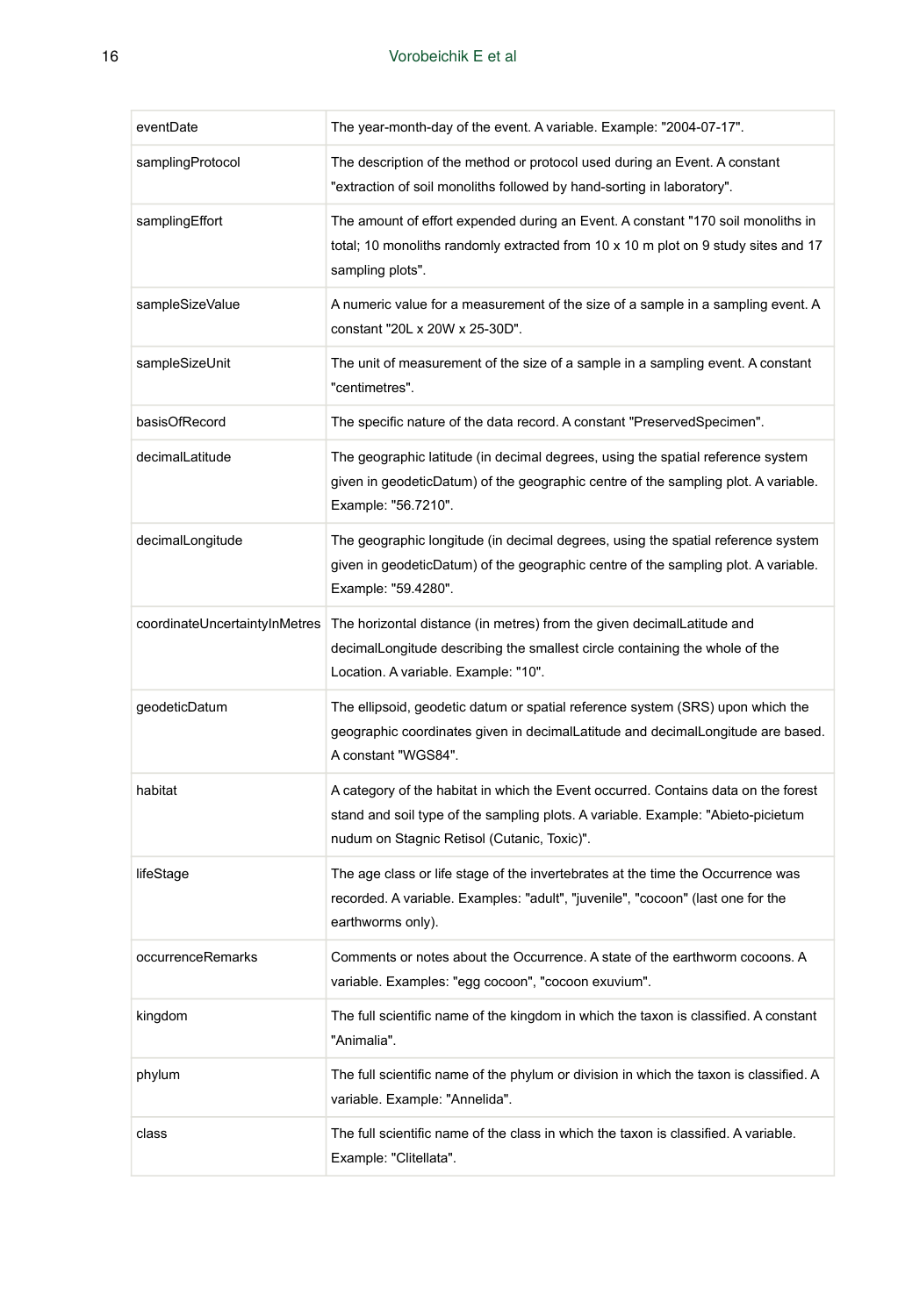| order                    | The full scientific name of the order in which the taxon is classified. A variable.<br>Example: "Crassiclitellata".                                                                                                                                |
|--------------------------|----------------------------------------------------------------------------------------------------------------------------------------------------------------------------------------------------------------------------------------------------|
| family                   | The full scientific name of the family in which the taxon is classified. A variable.<br>Example: "Lumbricidae".                                                                                                                                    |
| genus                    | The full scientific name of the genus in which the taxon is classified. A variable.<br>Example: "Dendrobaena".                                                                                                                                     |
| specificEpithet          | The name of the first or species epithet of the scientificName. A variable. Example:<br>"octaedra".                                                                                                                                                |
| scientificName           | The full scientific name, with authorship and date information. A variable. Example:<br>"Dendrobaena octaedra (Savigny, 1826)".                                                                                                                    |
| scientificNameAuthorship | The authorship information for the scientificName formatted according to the<br>conventions of the applicable nomenclaturalCode. A variable. Example: "(Savigny,<br>1826)".                                                                        |
| taxonRank                | The taxonomic rank of the most specific name in the scientificName. A variable.<br>Example: "species".                                                                                                                                             |
| organismQuantity         | A number value for the quantity of organisms.                                                                                                                                                                                                      |
| organismQuantityType     | The type of quantification system used for the quantity of organisms. A constant<br>"individuals".                                                                                                                                                 |
| occurrenceStatus         | A statement about the presence or absence of a Taxon in the sample. A variable.<br>Examples: "present", "absent". An overwhelming majority of "absences" can be<br>interpreted as "pseudo-absences" at the scale of sampling plots or study sites. |
| year                     | The four-digit year in which the Event occurred, according to the Common Era<br>Calendar. A variable. Example: "2004".                                                                                                                             |
| month                    | The ordinal month in which the Event occurred. A variable. Example: "7".                                                                                                                                                                           |
| recordedBy               | A list (concatenated and separated) of names of people responsible for recording<br>the original Occurrence. A variable. Example: "Maxim E. Grebennikov   Petr G.<br>Pishchulin   Evgenii L. Vorobeichik".                                         |
| identifiedBy             | A list (concatenated and separated) of names of people who assigned the Taxon to<br>the subject. A variable. Example: "Elena V. Golovanova".                                                                                                       |
| country                  | The name of the country in which the Location occurs. A constant "Russian<br>Federation".                                                                                                                                                          |
| countryCode              | The standard code for the country in which the Location occurs. A constant "RU".                                                                                                                                                                   |
| ownerInstitutionCode     | The name (or acronym) in use by the institution having ownership of the object(s)<br>or information referred to in the record. A constant "Institute of Plant and Animal"<br>Ecology (IPAE)".                                                      |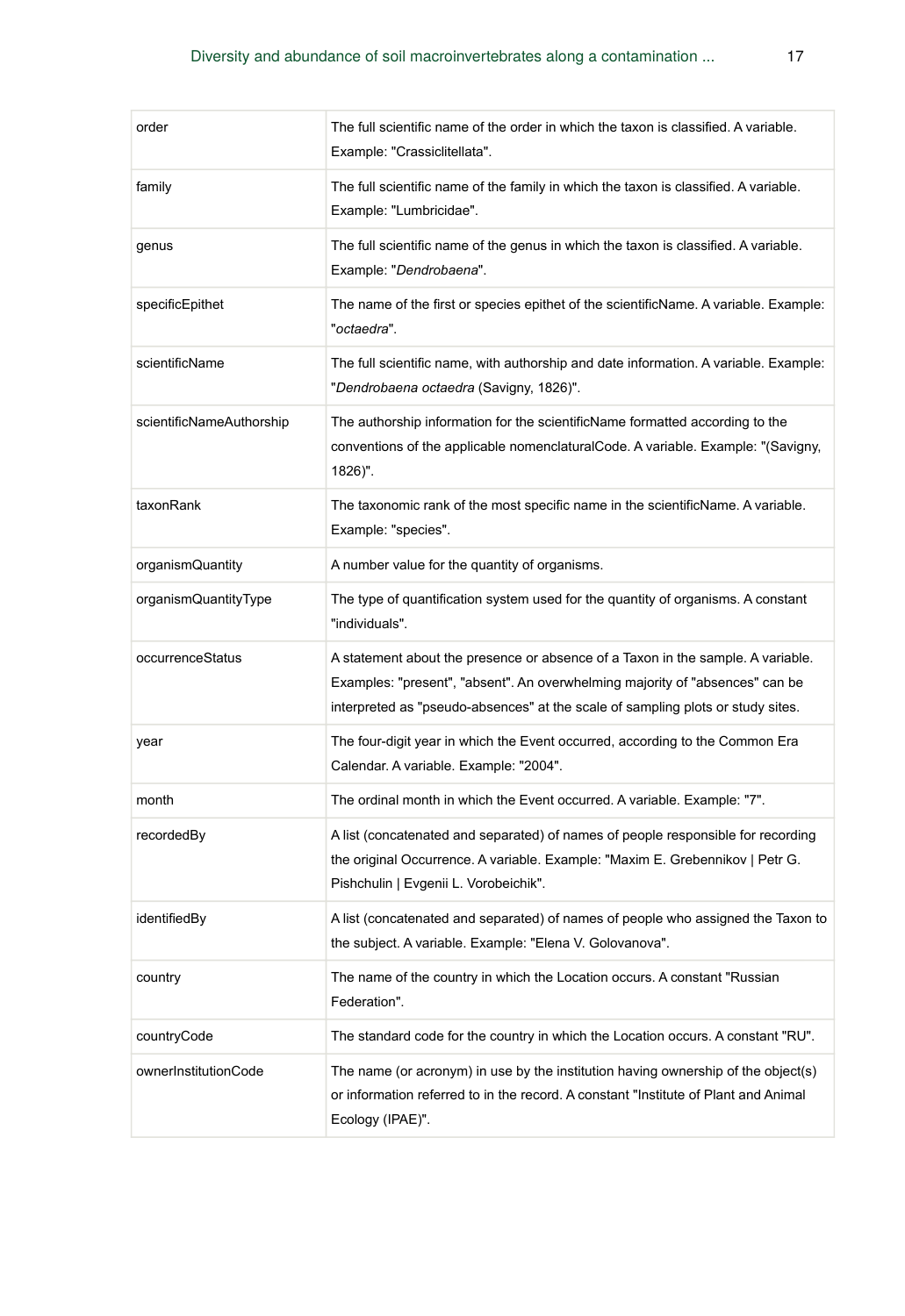| institutionCode   | The name (or acronym) in use by the institution having custody of the object(s) or<br>information referred to in the record. A constant "Institute of Plant and Animal"<br>Ecology (IPAE)".   |
|-------------------|-----------------------------------------------------------------------------------------------------------------------------------------------------------------------------------------------|
| dynamicProperties | A list of additional measurements, facts, characteristics or assertions about the<br>record. The soil layer in which the sample was collected. A variable. Example:<br>"{"soilHorizon":"O"}". |

## **Acknowledgements**

We are grateful to P.G. Pishchulin and A.V. Pickalo for help in fieldwork, to V.B. Semenov (Institute of Medical Parasitology, Tropical and Vector-borne Diseases named after E.I. Martsinovsky, Moscow) for rove beetles identification, to S.L. Esyunin (Department of Zoology, Perm State University) and T.K.Tuneva (IPAE) for help in identifying the Araneae species and to E.V. Golovanova (Laboratory of Invertebrate Systematics and Ecology of Omsk State Pedagogical University) for earthworms identification. We are thankful to Marina Trubina for information about vegetation, Irina Korkina for providing soil data and Elmira Akhunova for chemical analysis. We thank Alla Kolesnikova for valuable comments on the earlier version of the manuscript. We are impressed by the discussion about the *raison d'être* of zeros in sampling-event datasets with the subject editor Pedro Cardoso. Our appreciation goes to Dmitry Schigel for his encouragement.

The manuscript preparation was supported by the Russian Foundation for Basic Research (project No. 19-29-05175).

Map data copyrighted OpenStreetMap contributors and available from [https://www.](https://www.openstreetmap.org%2C/) [openstreetmap.org.](https://www.openstreetmap.org%2C/)

## **Author contributions**

Evgenii Vorobeichik – fieldwork, dataset compilation, manuscript preparation. Alexey Nesterkov – dataset preparation, dataset publishing, manuscript preparation. Maxim Zolotarev – species identification, dataset compilation. Alexander Ermakov – fieldwork, species identification, dataset compilation. Maxim Grebennikov – fieldwork, species identification, dataset compilation.

## **References**

<span id="page-17-0"></span>• Belskaya EA, Zinoviev EV (2007) Struktura kompleksov zhuzhelits (Coleoptera, Carabidae) v prirodnykh i tekhnogenno-narushennykh lesnykh ekosistemakh na yugozapade Sverdlovskoy oblasti [The structure of ground beetle assemblages (Coleoptera, Carabidae) in natural and technogenic forest ecosystems in the southwest of Sverdlovsk oblast]. Sibirsky Ekologichesky Zhurnal (4)533‑543. [In Russian].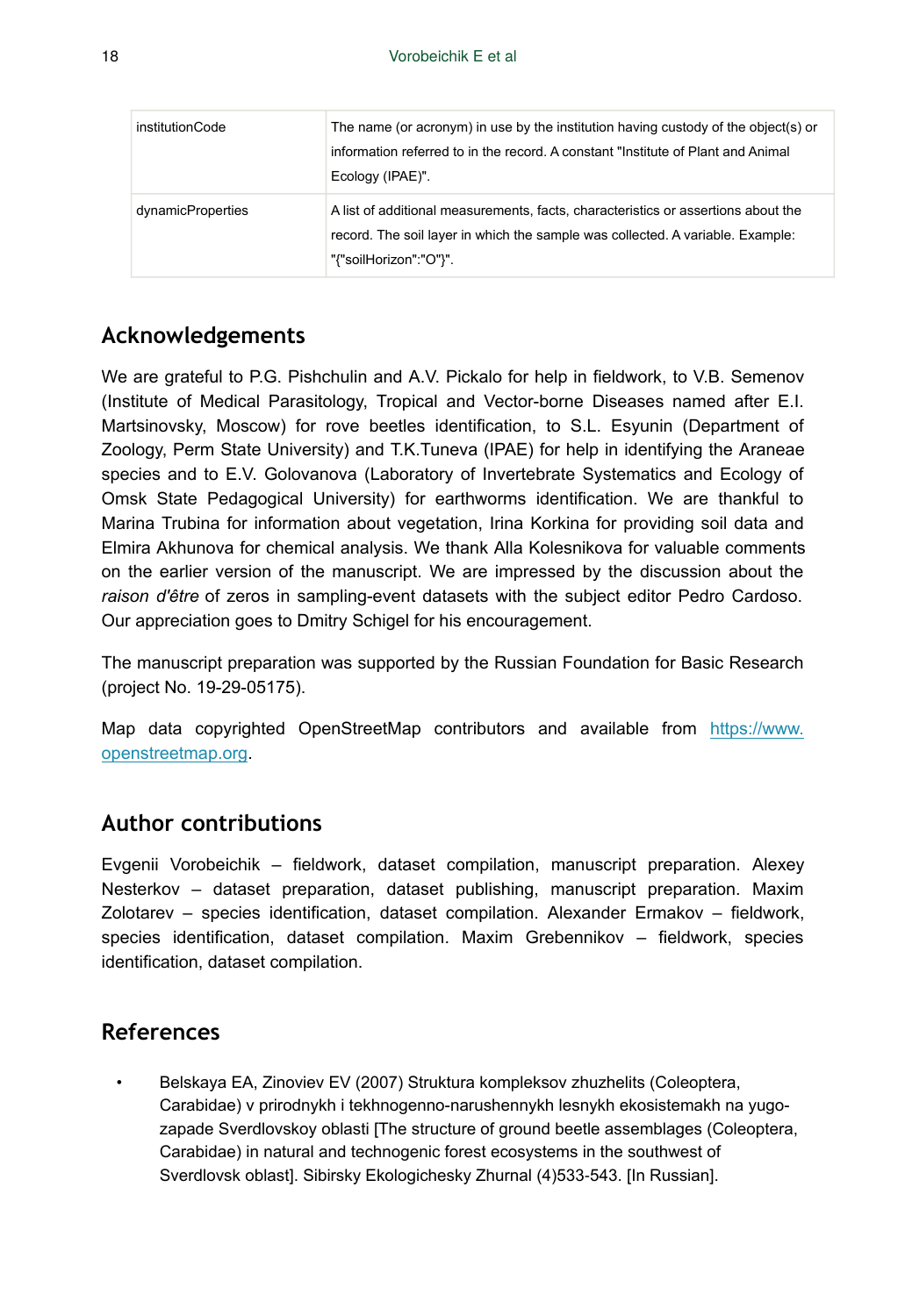- <span id="page-18-7"></span>• Belskaya EA, Vorobeichik EL (2013) Responses of leaf-eating insects feeding on aspen to emissions from the Middle Ural Copper Smelter. Russian Journal of Ecology 44 (2): 108‑117. <https://doi.org/10.1134/s1067413613020045>
- <span id="page-18-9"></span>• Belskaya EA (2018) Dynamics of trophic activity of leaf-eating insects on birch during reduction of emissions from the Middle Ural Copper Smelter. Russian Journal of Ecology 49 (1): 87‑92. <https://doi.org/10.1134/s1067413617060029>
- <span id="page-18-2"></span>Belskii E, Grebennikov M (2014) Snail consumption and breeding performance of pied flycatchers (*Ficedula hypoleuca*) along a pollution gradient in the Middle Urals, Russia. Science of The Total Environment 490: 114-120. [https://doi.org/10.1016/j.scitotenv.](https://doi.org/10.1016/j.scitotenv.2014.04.116) [2014.04.116](https://doi.org/10.1016/j.scitotenv.2014.04.116)
- <span id="page-18-11"></span>• Belskii EA, Lyakhov AG (2021) Dynamics of the community of hole-nesting birds upon reduction of industrial emissions (the example of the Middle Ural Copper Smelter). Russian Journal of Ecology 52 (4): 296‑306. [https://doi.org/10.1134/](https://doi.org/10.1134/s1067413621040044) [s1067413621040044](https://doi.org/10.1134/s1067413621040044)
- <span id="page-18-0"></span>• Bengtsson G, Tranvik L (1989) Critical metal concentrations for forest soil invertebrates: A review of the limitations. Water, Air & Soil Pollution 47 (3-4): 381‑417. [https://doi.org/](https://doi.org/10.1007/BF00279332) [10.1007/BF00279332](https://doi.org/10.1007/BF00279332)
- <span id="page-18-3"></span>• Brussaard L, Pulleman M, Ouédraogo É, Mando A, Six J (2007) Soil fauna and soil function in the fabric of the food web. Pedobiologia 50 (6): 447-462. [https://doi.org/](https://doi.org/10.1016/j.pedobi.2006.10.007) [10.1016/j.pedobi.2006.10.007](https://doi.org/10.1016/j.pedobi.2006.10.007)
- <span id="page-18-4"></span>• Cortet J, Vauflery AG, Poinsot-Balaguer N, Gomot L, Texier C, Cluzeau D (1999) The use of invertebrate soil fauna in monitoring pollutant effects. European Journal of Soil Biology 35 (3): 115‑134. [https://doi.org/10.1016/s1164-5563\(00\)00116-3](https://doi.org/10.1016/s1164-5563(00)00116-3)
- <span id="page-18-6"></span>• Ermakov AI (2004) Structural changes in the carabid fauna of forest ecosystems under a toxic impact. Russian Journal of Ecology 35 (6): 403-408. [https://doi.org/10.1023/](https://doi.org/10.1023/B:RUSE.0000046977.30889.a1) [B:RUSE.0000046977.30889.a1](https://doi.org/10.1023/B:RUSE.0000046977.30889.a1)
- <span id="page-18-8"></span>• Ermakov AI (2013) Changes in the assemblage of necrophilous invertebrates under the effect of pollution with emissions from the Middle Ural Copper Smelter. Russian Journal of Ecology 44 (6): 515‑522. <https://doi.org/10.1134/s1067413613060052>
- <span id="page-18-1"></span>• Gongalsky KB, Filimonova ZV, Pokarzhevskii AD, Butovsky RO (2007) Differences in responses of herpetobionts and geobionts to impact from the Kosogorsky Metallurgical Plant (Tula region, Russia). Russian Journal of Ecology 38 (1): 52-57. [https://doi.org/](https://doi.org/10.1134/s1067413607010092) [10.1134/s1067413607010092](https://doi.org/10.1134/s1067413607010092)
- <span id="page-18-13"></span>• IUSS Working Group WRB (2015) World Reference Base for Soil Resources 2014, update 2015. International soil classification system for naming soils and creating legends for soil maps. World Soil Resources Reports No. 106. Food and Agricultural Organization, Rome.
- <span id="page-18-12"></span>• Ivanova NV, Shashkov MP (2021) The possibilities of GBIF data use in ecological research. Russian Journal of Ecology 52 (1): 1‑8. [https://doi.org/10.1134/s10674](https://doi.org/10.1134/s1067413621010069) [13621010069](https://doi.org/10.1134/s1067413621010069)
- <span id="page-18-5"></span>• Kaigorodova SY, Vorobeichik EL (1996) Changes in certain properties of grey forest soil polluted with emissions from a copper-smelting plant. Russian Journal of Ecology 27 (3): 177‑183.
- <span id="page-18-10"></span>• Korkina I, Vorobeichik E (2021) Non-typical degraded and regraded humus forms in metal-contaminated areas, or there and back again. Geoderma 404 [https://doi.org/](https://doi.org/10.1016/j.geoderma.2021.115390) [10.1016/j.geoderma.2021.115390](https://doi.org/10.1016/j.geoderma.2021.115390)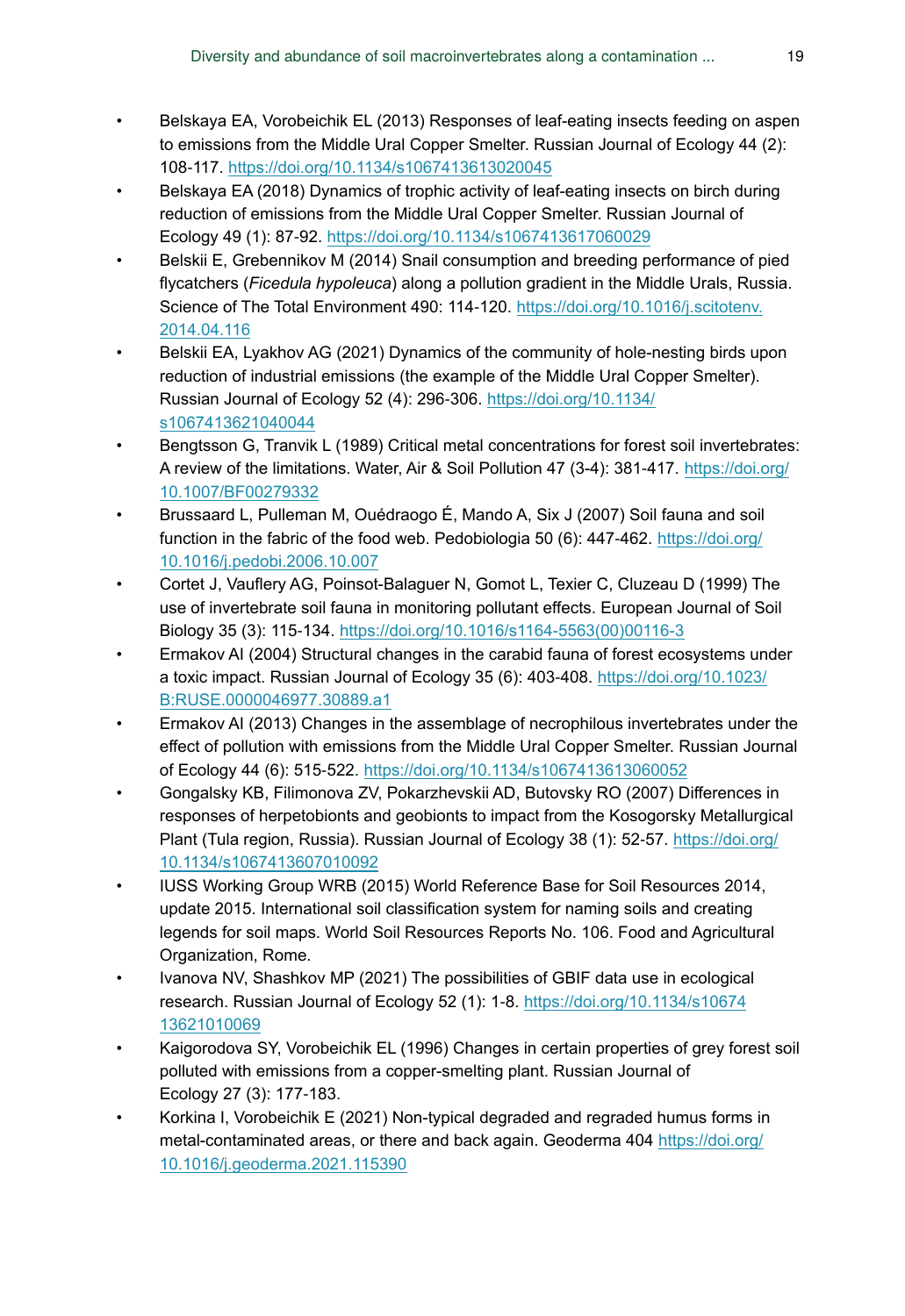- <span id="page-19-2"></span>• Korkina IN, Vorobeichik EL (2016) The humus index: A promising tool for environmental monitoring. Russian Journal of Ecology 47 (6): 526‑531. [https://doi.org/10.1134/](https://doi.org/10.1134/s1067413616060084) [s1067413616060084](https://doi.org/10.1134/s1067413616060084)
- <span id="page-19-3"></span>• Korkina IN, Vorobeichik EL (2018) Humus index as an indicator of the topsoil response to the impacts of industrial pollution. Applied Soil Ecology 123: 455-463. [https://doi.org/](https://doi.org/10.1016/j.apsoil.2017.09.025) [10.1016/j.apsoil.2017.09.025](https://doi.org/10.1016/j.apsoil.2017.09.025)
- <span id="page-19-8"></span>• Kuznetsova NA (2009) Soil-dwelling Collembola in coniferous forests along the gradient of pollution with emissions from the Middle Ural Copper Smelter. Russian Journal of Ecology 40 (6): 415‑423.<https://doi.org/10.1134/s106741360906006x>
- <span id="page-19-10"></span>• Mikhailova IN (2017) Initial stages of recovery of epiphytic lichen communities after reduction of emissions from a copper smelter. Russian Journal of Ecology 48 (4): 335‑339. <https://doi.org/10.1134/s1067413617030110>
- <span id="page-19-11"></span>• Mikhailova IN (2020) Dynamics of epiphytic lichen communities in the initial period after reduction of emissions from a copper smelter. Russian Journal of Ecology 51 (1): 38-45. <https://doi.org/10.1134/s1067413620010075>
- <span id="page-19-7"></span>• Mikryukov V, Dulya O, Modorov M (2020) Phylogenetic signature of fungal response to long-term chemical pollution. Soil Biology and Biochemistry 140 [https://doi.org/10.1016/](https://doi.org/10.1016/j.soilbio.2019.107644) [j.soilbio.2019.107644](https://doi.org/10.1016/j.soilbio.2019.107644)
- <span id="page-19-5"></span>• Mikryukov VS, Dulya OV, Vorobeichik EL (2015) Diversity and spatial structure of soil fungi and arbuscular mycorrhizal fungi in forest litter contaminated with copper smelter emissions. Water, Air, & Soil Pollution 226 (4). [https://doi.org/10.1007/s11270-014-](https://doi.org/10.1007/s11270-014-2244-y) [2244-y](https://doi.org/10.1007/s11270-014-2244-y)
- <span id="page-19-6"></span>• Mikryukov VS, Dulya OV (2017) Contamination-induced transformation of bacterial and fungal communities in spruce-fir and birch forest litter. Applied Soil Ecology 114: 111‑122.<https://doi.org/10.1016/j.apsoil.2017.03.003>
- <span id="page-19-9"></span>• Mukhacheva SV (2017) Long-term dynamics of heavy metal concentrations in the food and liver of bank voles (Myodes glareolus) in the period of reduction of emissions from a copper smelter. Russian Journal of Ecology 48 (6): 559‑568. [https://doi.org/10.1134/](https://doi.org/10.1134/s1067413617060078) [s1067413617060078](https://doi.org/10.1134/s1067413617060078)
- <span id="page-19-12"></span>• Mukhacheva SV (2021) Long-term dynamics of small mammal communities in the period of reduction of copper smelter emissions: 1. Composition, abundance, and diversity. Russian Journal of Ecology 52 (1): 84-93. [https://doi.org/10.1134/](https://doi.org/10.1134/s1067413621010100) [s1067413621010100](https://doi.org/10.1134/s1067413621010100)
- <span id="page-19-13"></span>• Mukhacheva SV, Sozontov AN (2021) Long-term dynamics of small mammal communities in the period of reduction of copper smelter emissions: 2. β-Diversity. Russian Journal of Ecology 52 (6): 533‑542. [https://doi.org/10.1134/s106741](https://doi.org/10.1134/s1067413621060084) [3621060084](https://doi.org/10.1134/s1067413621060084)
- <span id="page-19-1"></span>• Nahmani J, Lavelle P (2002) Effects of heavy metal pollution on soil macrofauna in a grassland of Northern France. European Journal of Soil Biology 38: 297‑300. [https://doi.org/10.1016/s1164-5563\(02\)01169-x](https://doi.org/10.1016/s1164-5563(02)01169-x)
- <span id="page-19-0"></span>• Nekrasova LS (1993) Vliyaniye medeplavil'nogo proizvodstva na pochvennuyu mezofaunu [Impact of copper smelting on soil macrofauna]. Ekologiya (5) 83‑85. [In Russian].
- <span id="page-19-4"></span>Nesterkova DV (2019) Impact of industrial pollution on the age structure of European Mole (*Talpa europaea* L.) populations. Russian Journal of Ecology 50 (6): 578‑582. <https://doi.org/10.1134/s1067413619060110>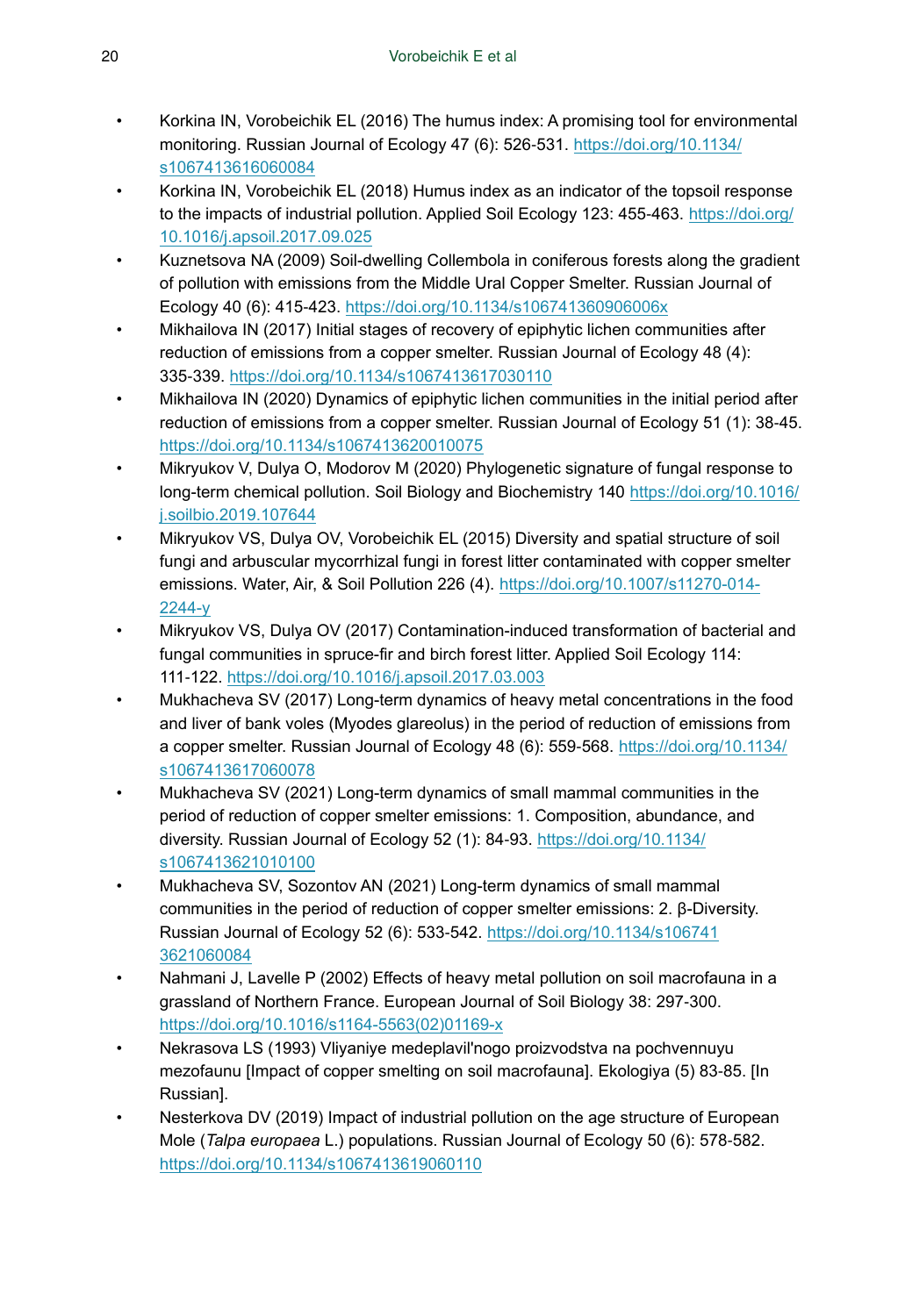- <span id="page-20-9"></span>• Nesterkov AV (2019) Surface pollution of meadow plants during the period of reduction of atmospheric emissions from a copper melter. Russian Journal of Ecology 50 (4): 408‑412. <https://doi.org/10.1134/s106741361904012x>
- <span id="page-20-11"></span>• Nesterkov AV, Grebennikov ME (2020) Grassland land snail communities after reduction of emissions from a copper smelter. Russian Journal of Ecology 51 (6): 578‑588. <https://doi.org/10.1134/s1067413620060065>
- <span id="page-20-14"></span>• OpenStreetMap contributors (2017) Planet dump retrieved from https://planet.osm.org. URL:<https://www.openstreetmap.org>
- <span id="page-20-5"></span>• Paoletti MG, Bressan M, Edwards CA (2010) Soil invertebrates as bioindicators of human disturbance. Critical Reviews in Plant Sciences 15 (1): 21‑62. [https://doi.org/](https://doi.org/10.1080/07352689609701935) [10.1080/07352689609701935](https://doi.org/10.1080/07352689609701935)
- <span id="page-20-0"></span>• Rusek J, Marshall V (2000) Impacts of airborne pollutants on soil fauna. Annual Review of Ecology and Systematics 31 (1): 395-423. [https://doi.org/10.1146/annurev.ecolsys.](https://doi.org/10.1146/annurev.ecolsys.31.1.395) [31.1.395](https://doi.org/10.1146/annurev.ecolsys.31.1.395)
- <span id="page-20-13"></span>• Shashkov M, Ivanova N, Wieczorek J (2021) Ecological data in Darwin Core: the case of earthworm surveys. Biodiversity Data Journal 9 <https://doi.org/10.3897/bdj.9.e71292>
- <span id="page-20-8"></span>• Smorkalov IA, Vorobeichik EL (2016) Mekhanizm stabil'nosti emissii CO2 iz lesnoy podstilki v usloviyakh promyshlennogo zagryazneniya [The mechanism of stability of  $CO<sub>2</sub>$  emission from the forest litter under industrial pollution]. Lesovedenie (1)34-43. [In Russian].
- <span id="page-20-1"></span>• Stepanov AM, Chernen'kova TM, Vereshchagina TN, Bezukladova YO (1991) Assessment of the impact of technogenic emissions on soil invertebrates and vegetation. Zhurnal Obshchei Biologii 52 (5): 699‑707. [In Russian].
- <span id="page-20-4"></span>Sukhareva TA, Lukina NV (2014) Mineral composition of assimilative organs of conifers after reduction of atmospheric pollution in the Kola Peninsula. Russian Journal of Ecology 45 (2): 95‑102. <https://doi.org/10.1134/s1067413614020088>
- <span id="page-20-2"></span>• Tanasevich AV, Rybalov LB, Kamaev IO (2009) Dinamika pochvennoy mezofauny v zone tekhnogennogo vozdeystviya [Dynamics of soil macrofauna in the zone of technogenic impact]. Lesovedenie (6)63‑72. [In Russian].
- <span id="page-20-10"></span>• Trubina MR (2020) Vulnerability to copper smelter emissions in species of the herb– dwarf shrub layer: Role of differences in the type of diaspore dispersal. Russian Journal of Ecology 51 (2): 107‑117.<https://doi.org/10.1134/s1067413620020125>
- <span id="page-20-15"></span>• USEPA (2007) Test methods for evaluating solid waste: Physical/chemical methods (SW-846), Washington, DC.
- <span id="page-20-12"></span>• Vorobeichik E, Nesterkov A, Ermakov A, Zolotarev M, Grebennikov M (2021) Diversity and abundance of soil macroinvertebrates along a contamination gradient in the Central Urals, Russia. Dataset/Samplingevent. 1.4. Institute of Plant and Animal Ecology (IPAE). URL: <https://www.gbif.org/dataset/61e92984-382b-4158-be6b-e391c7ed5a64>
- <span id="page-20-7"></span>• Vorobeichik EL (2007) Seasonal changes in the spatial distribution of cellulolytic activity of soil microflora under conditions of atmospheric pollution. Russian Journal of Ecology 38 (6): 398‑407. <https://doi.org/10.1134/s1067413607060045>
- <span id="page-20-6"></span>• Vorobeichik EL, Kozlov MV (2012) Impact of point polluters on terrestrial ecosystems: Methodology of research, experimental design, and typical errors. Russian Journal of Ecology 43 (2): 89‑96. <https://doi.org/10.1134/s1067413612020166>
- <span id="page-20-3"></span>• Vorobeichik EL, Ermakov AI, Zolotarev MP, Tuneva TK (2012) Changes in the diversity of soil macrofauna along an industrial pollution gradient. Russian Entomological Journal 21 (2): 203‑218. [In Russian]. <https://doi.org/10.15298/rusentj.21.2.15>